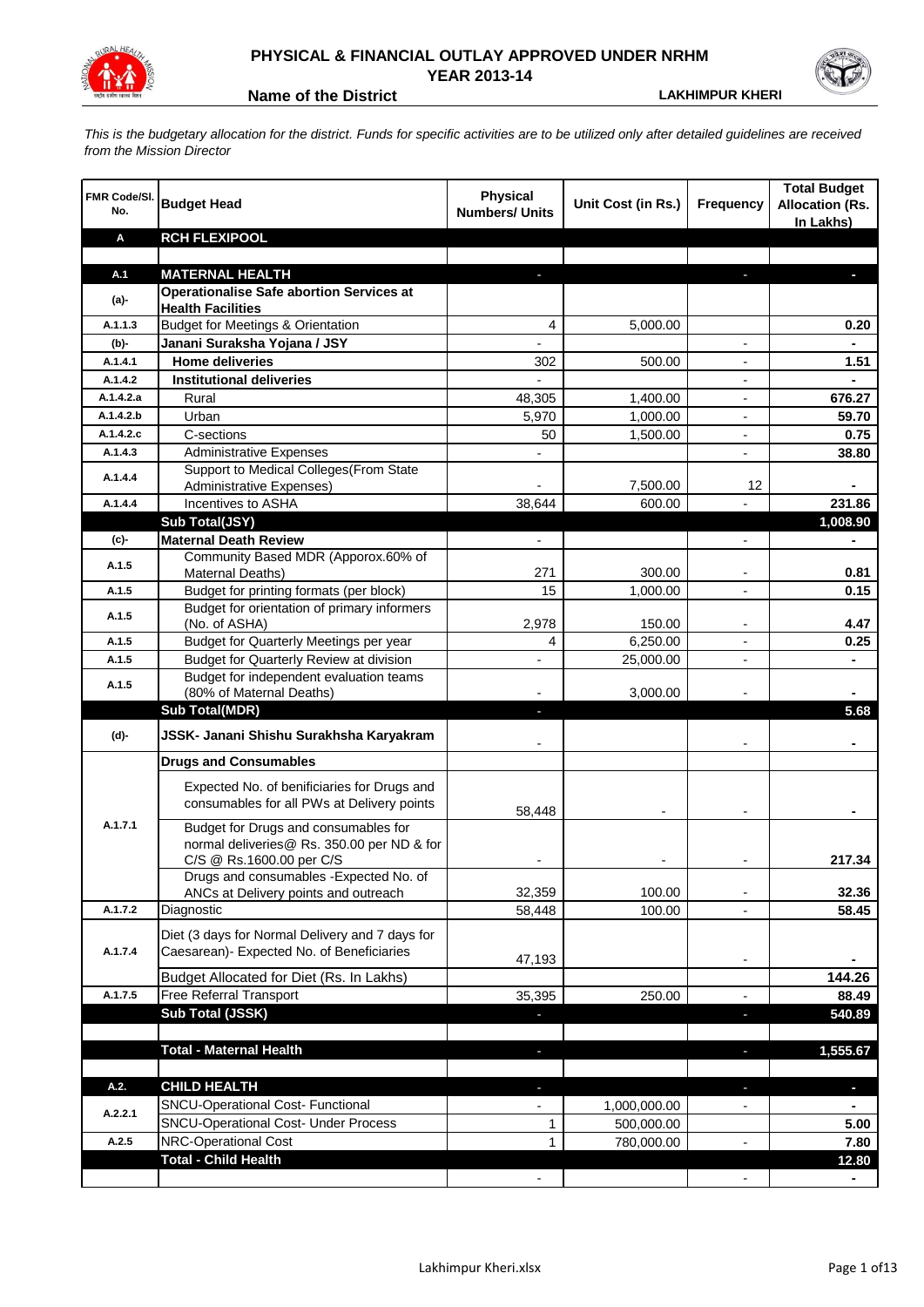| FMR Code/SI.<br>No.  | <b>Budget Head</b>                                                                                                                                                                                                                                                                                            | <b>Physical</b><br><b>Numbers/ Units</b>             | Unit Cost (in Rs.) | <b>Frequency</b>              | <b>Total Budget</b><br><b>Allocation (Rs.</b><br>In Lakhs) |
|----------------------|---------------------------------------------------------------------------------------------------------------------------------------------------------------------------------------------------------------------------------------------------------------------------------------------------------------|------------------------------------------------------|--------------------|-------------------------------|------------------------------------------------------------|
| A.3                  | <b>FAMILY PLANNING</b>                                                                                                                                                                                                                                                                                        | $\sim$                                               |                    | $\blacksquare$                | $\sim$                                                     |
| A.3.1                | <b>Terminal/Limiting Methods</b>                                                                                                                                                                                                                                                                              |                                                      |                    |                               |                                                            |
| A.3.1.1              | Orientation workshop, dissemination of<br>manuals on FP standards & quality<br>assurance of sterilisation services, fixed day<br>planning meeting                                                                                                                                                             | 1                                                    | 25,000.00          | $\overline{\phantom{a}}$      | 0.25                                                       |
| A.3.1.2              | Female Sterilisation Camps Proposed                                                                                                                                                                                                                                                                           | 255                                                  | 2,000.00           |                               | 5.10                                                       |
| A.3.1.3              | <b>NSV Camps Proposed</b>                                                                                                                                                                                                                                                                                     | 4                                                    | 3,500.00           |                               | 0.14                                                       |
| A.3.1.4              | <b>Compensation for Female Sterilisation</b>                                                                                                                                                                                                                                                                  | 10,780                                               | 1,000.00           | $\overline{\phantom{a}}$      | 107.80                                                     |
| A.3.1.5              | Compensation for male sterilization/NSV<br>Acceptance                                                                                                                                                                                                                                                         | 300                                                  | 1,500.00           |                               | 4.50                                                       |
| A.3.1.6              | Orientation Workshop on accreditation of<br>private providers to provide sterilization<br>services                                                                                                                                                                                                            | 1                                                    | 10,000.00          | $\blacksquare$                | 0.10                                                       |
| A.3.2                | <b>Spacing Methods</b>                                                                                                                                                                                                                                                                                        |                                                      |                    |                               | ä,                                                         |
| A.3.2.2              | IUD services at health facilities (including<br>fixed day services at Sub Centres-L1)                                                                                                                                                                                                                         | 23                                                   | 3,000.00           | $\overline{\phantom{a}}$      | 0.69                                                       |
| A.3.2.3              | IUD services at health facilities (including<br>fixed day services at Sub Centre-L1 ) No. of<br><b>IUCD</b> insertions                                                                                                                                                                                        | 24,972                                               | 20.00              |                               | 4.99                                                       |
| A.3.3                | POL for Family Planning/ Others (including<br>additional mobility support to surgeon's team<br>if req)-Budget given according to total nos.<br>of Female Sterilization Camps.                                                                                                                                 | 255                                                  | 1,000.00           |                               | 2.55                                                       |
| A.3.5.2              | <b>Performance rewards</b>                                                                                                                                                                                                                                                                                    |                                                      |                    |                               |                                                            |
|                      | Division level: Rs. 11.25 Lakh @ Rs.<br>62,500/- per division (Rs.20,000 for 1st, Rs.<br>15,000 for 2nd and Rs. 10,000 for 3rd<br>position for best performing tubectomy<br>surgeon at each division, Rs. 15,000 for<br>best performing NSV surgeon, and Rs.2000/-<br>for best SN and Rs.500/- for best ANM). |                                                      |                    |                               |                                                            |
|                      |                                                                                                                                                                                                                                                                                                               |                                                      | 62,500.00          |                               | ۰                                                          |
| A.3.5.3              | World Population Day' celebration                                                                                                                                                                                                                                                                             |                                                      |                    |                               |                                                            |
|                      | For District level activities                                                                                                                                                                                                                                                                                 | 1                                                    | 100,000.00         |                               | 1.00                                                       |
|                      | For Block level activities                                                                                                                                                                                                                                                                                    | 15                                                   | 10,000.00          | $\blacksquare$                | 1.50                                                       |
| A.3.5.4<br>A.3.5.4.2 | Other strategies/ activities<br>Orientation of district nodal officers for<br>change in FP Beema Policy-No. of<br>Workshops                                                                                                                                                                                   | 1                                                    | 10,000.00          |                               | 0.10                                                       |
|                      | <b>Total -Family Planning</b>                                                                                                                                                                                                                                                                                 | $\overline{\phantom{a}}$<br>$\overline{\phantom{a}}$ |                    | ٠<br>$\overline{\phantom{a}}$ | 128.72                                                     |
| A.4                  | ADOLESCENT REPRODUCTIVE AND<br><b>SEXUAL HEALTH / ARSH</b>                                                                                                                                                                                                                                                    |                                                      |                    | $\blacksquare$                |                                                            |
| A.4.1.4              | <b>Operating Expenses</b>                                                                                                                                                                                                                                                                                     |                                                      |                    |                               |                                                            |
|                      | For Existing Clinics                                                                                                                                                                                                                                                                                          | $\blacksquare$                                       | 2,500.00           | 12                            | ۰                                                          |
| A.4.2                | <b>School Health programme</b>                                                                                                                                                                                                                                                                                | $\blacksquare$                                       |                    | $\overline{a}$                |                                                            |
| A.4.2.1              | Dissemination of Guidelines for School<br>Health Programme (14 Nos. for each Block<br>and 7 Nos. for District Level)                                                                                                                                                                                          | 217                                                  | 75.00              | 1                             | 0.16                                                       |
| A.4.2.2              | Convergence Meeting at Block level (Twice<br>in a year)                                                                                                                                                                                                                                                       | 15                                                   | 2,500.00           | 2                             | 0.75                                                       |
| A.4.2.3              | Mobility Support (For Block Level)                                                                                                                                                                                                                                                                            | 15                                                   | 25,000.00          | 6                             | 22.50                                                      |
| A.4.3                | Other strategies/activities                                                                                                                                                                                                                                                                                   | $\overline{\phantom{0}}$                             |                    | -                             | ۰                                                          |
| A.4.3.2              | <b>Menstrual Hygiene</b>                                                                                                                                                                                                                                                                                      | $\overline{\phantom{a}}$                             |                    | ٠                             | ۰                                                          |
|                      | No.of Blocks                                                                                                                                                                                                                                                                                                  | $\overline{\phantom{a}}$                             |                    |                               |                                                            |
|                      | No.of ASHAs                                                                                                                                                                                                                                                                                                   | $\overline{\phantom{a}}$                             |                    |                               |                                                            |
|                      | One Planning & Sensitization meeting at<br>Dist.level @Rs.5000/-meeting                                                                                                                                                                                                                                       |                                                      | 5,000.00           |                               |                                                            |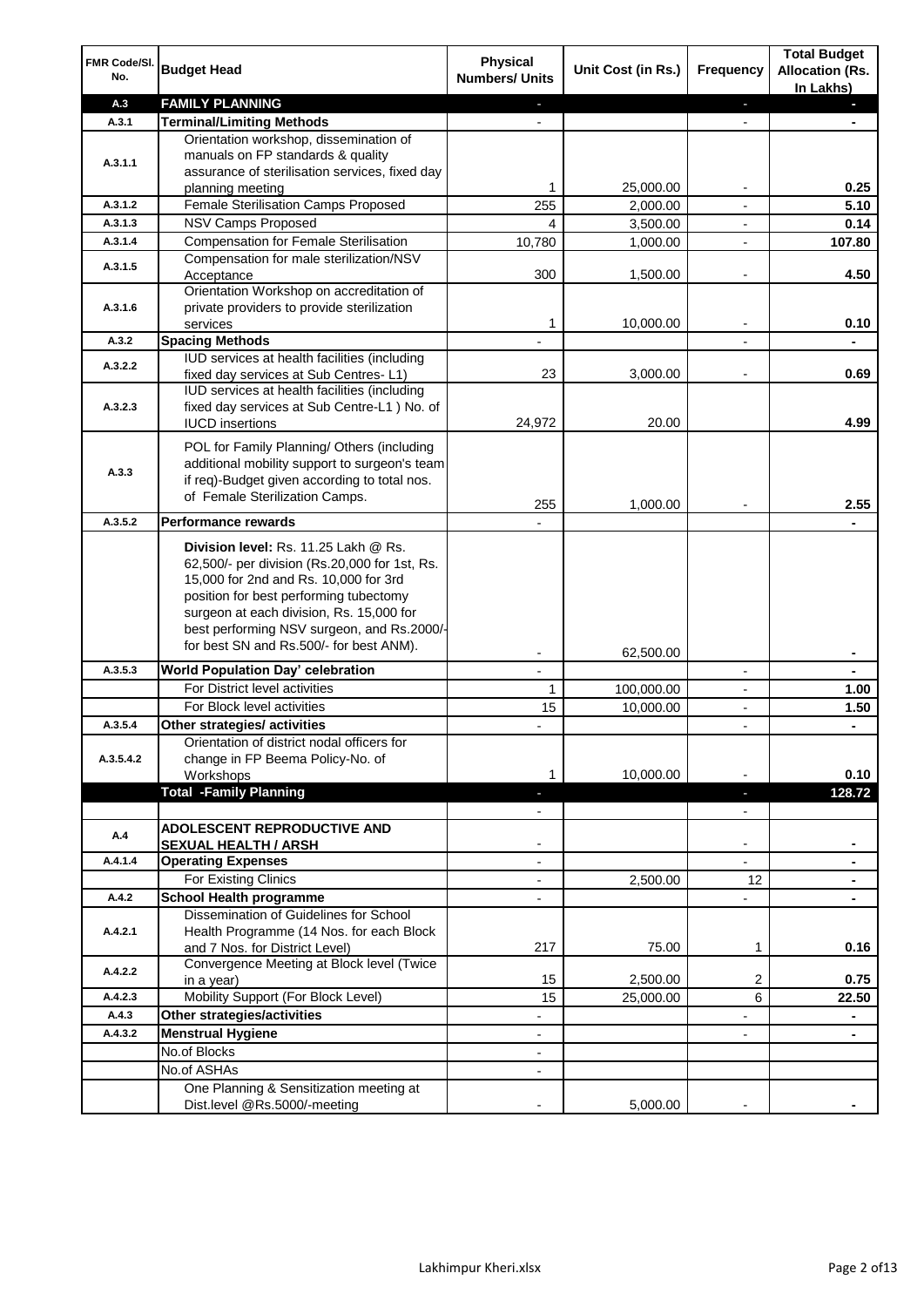| FMR Code/SI.<br>No. | <b>Budget Head</b>                                                     | Physical<br><b>Numbers/ Units</b> | Unit Cost (in Rs.) | Frequency                | <b>Total Budget</b><br><b>Allocation (Rs.</b> |
|---------------------|------------------------------------------------------------------------|-----------------------------------|--------------------|--------------------------|-----------------------------------------------|
|                     |                                                                        |                                   |                    |                          | In Lakhs)                                     |
|                     | One Review & Refresher meeting at                                      |                                   |                    |                          |                                               |
|                     | Dist.level @Rs.5000/-meeting                                           |                                   | 5,000.00           |                          |                                               |
|                     | Reporting Register for District & Blocks<br>@Rs.30/-register           |                                   | 30.00              |                          |                                               |
|                     | Reporting Register for ASHA @Rs.30/-regist                             |                                   | 30.00              |                          |                                               |
|                     | Storage Almirahs for District & Blocks                                 |                                   |                    |                          |                                               |
|                     | @Rs.5000/- Almirahs                                                    | $\blacksquare$                    | 5,000.00           | $\overline{\phantom{a}}$ |                                               |
|                     | 2 Flex banner with hanging rod per                                     |                                   |                    |                          |                                               |
|                     | block/Dist.@Rs.500/-banner<br><b>Sub-total ARSH</b>                    |                                   | 500.00             | $\sim$                   | 23.41                                         |
|                     |                                                                        |                                   |                    |                          |                                               |
| A.5                 | <b>URBAN RCH (focus on Urban slums)</b>                                |                                   |                    |                          |                                               |
| A.5.2               | Human Resource for Urban Health                                        |                                   |                    |                          |                                               |
| A.5.2.1             | Doctors/Mos                                                            | $\overline{2}$                    | 36,000.00          | 6                        | 4.32                                          |
| A.5.2.4             | <b>ANM</b>                                                             | $\overline{c}$                    | 9,900.00           | 6                        | 1.19                                          |
| A.5.2.5             | <b>Staff Nurse</b>                                                     | 2                                 | 16,500.00          | 6                        | 1.98                                          |
| A.5.2.12            | Sweeper cum Choukidar                                                  | 2                                 | 4,950.00           | 6                        | 0.59                                          |
| A.5.3               | Operating expenses for UHP and UHC                                     |                                   |                    |                          | $\blacksquare$                                |
|                     | Rent @7000/Month/Centre                                                | 2                                 | 7,000.00           | 6                        | 0.84                                          |
|                     | Telephone Bills @ 1000/Month/Centre                                    | $\overline{c}$                    | 1,000.00           | 6                        | 0.12                                          |
|                     | Electricity Bills @ 1500/Month/Centre                                  | $\overline{c}$                    | 1,500.00           | 6                        | 0.18                                          |
|                     | Contingency @ 500/Month/Centre                                         | $\overline{2}$                    | 500.00             | 6                        | 0.06                                          |
|                     | <b>Total- Urban Health</b>                                             | ÷.                                |                    | ×                        | 9.28                                          |
|                     |                                                                        |                                   |                    |                          | $\blacksquare$                                |
| A.7                 | <b>PNDT Activities</b>                                                 | ٠                                 |                    | ×                        | ٠                                             |
| A.7.1               | <b>Support to PC-PNDT Cells</b><br><b>Divisional Level</b>             | $\blacksquare$                    |                    | $\blacksquare$           | ٠                                             |
|                     | Remuneration of Data Assistant (At Each                                | $\blacksquare$                    |                    |                          |                                               |
|                     | Division PC-PNDT Cell)                                                 |                                   | 17,000.00          | 12                       |                                               |
|                     | Contingency for the operation of cell @                                |                                   |                    |                          |                                               |
|                     | Rs.20000/-                                                             |                                   | 20,000.00          | 1                        |                                               |
|                     | One time office setup cost @ Rs.100000/-                               |                                   | 100,000.00         | 1                        |                                               |
|                     | <b>District Level</b>                                                  | $\overline{\phantom{a}}$          |                    |                          |                                               |
|                     | Remuneration of Data Entry Operator (At<br>Each District PC-PNDT Cell) | 1                                 | 10,000.00          | 12                       | 1.20                                          |
|                     | Contingency for the operation of cell @                                |                                   |                    |                          |                                               |
|                     | Rs.20000/-                                                             | 1                                 | 20,000.00          | 1                        | 0.20                                          |
|                     | One time office setup cost @ Rs. 50000/-                               | $\mathbf{1}$                      | 50,000.00          | 1                        | 0.50                                          |
| A.7.2               | <b>Other PNDT activities</b>                                           |                                   |                    |                          |                                               |
|                     | Visit of division level inspection committees                          |                                   |                    |                          |                                               |
| A.7.2.3             | (TA/DA of Additional Director will be                                  |                                   |                    |                          |                                               |
|                     | incurred from this amount) @ Rs.30000 for<br>10 visit in a year        |                                   | 3,000.00           | 10                       |                                               |
|                     | Orientation of members of the district                                 |                                   |                    |                          |                                               |
| A.7.2.8             | advisory committees at Division Levels (No.                            |                                   |                    |                          |                                               |
|                     | of Workshops)                                                          | ۰                                 | 25,000.00          | 1                        |                                               |
| A.7.2.10            | District Level Sensitization (No. of                                   |                                   |                    |                          |                                               |
|                     | Workshops)<br><b>Total- PC-PNDT</b>                                    |                                   | 10,000.00          |                          | 0.10<br>2.00                                  |
|                     |                                                                        |                                   |                    |                          |                                               |
| A.8                 | <b>Human Resources</b>                                                 |                                   |                    |                          | ÷.                                            |
| A.8.1               | <b>Contractual Staff &amp; Services</b>                                |                                   |                    |                          |                                               |
| A.8.1.1.1.f         | Honoraria for ANMs at Sub Centres                                      | 106                               | 10,000.00          | 6                        | 63.60                                         |
| A.8.1.1.2.f         | Honoraria for Staff Nurses - SNCU                                      | 8                                 | 16,500.00          | 6                        | 7.92                                          |
| A.8.1.1.2.f         | Honoraria for Staff Nurses -NRC                                        | 4                                 | 16,500.00          | 6                        | 3.96                                          |
| A.8.1.2.1           | Honoraria for Laboratory Technicians                                   |                                   | 11,880.00          | 6                        |                                               |
| A.8.1.3.5.d         | Honoraria for Paediatricians- Child Health                             | 3                                 | 48,000.00          | 6                        | 8.64                                          |
| A.8.1.3.7           | Honoraria for Dental Doctors                                           | $\overline{2}$                    | 35,000.00          | 6                        | 4.20                                          |
| A.8.1.5.8           | Honoraria for M.O.(Training Coordinators for                           |                                   |                    |                          |                                               |
|                     | training NRCs/SNCUs)                                                   |                                   | 36,000.00          | 6                        | ۰                                             |
| A.8.1.7.2           | Honoraria for X-Ray Technicians                                        |                                   | 11,800.00          | 6                        |                                               |
| A.8.1.7.4           | <b>School Health Teams (Exclusively for SH)</b>                        |                                   |                    |                          | ۰                                             |
| A.8.1.7.4.a         | <b>Honoraria for Medical Officers</b>                                  | $\overline{\phantom{a}}$          |                    |                          |                                               |
|                     | No. of MBBS Doctors-Existing                                           | 3                                 | 36,000.00          | 6                        | 6.48                                          |
|                     | No. of MBBS Doctors-New                                                | 12                                | 36,000.00          | 2                        | 8.64                                          |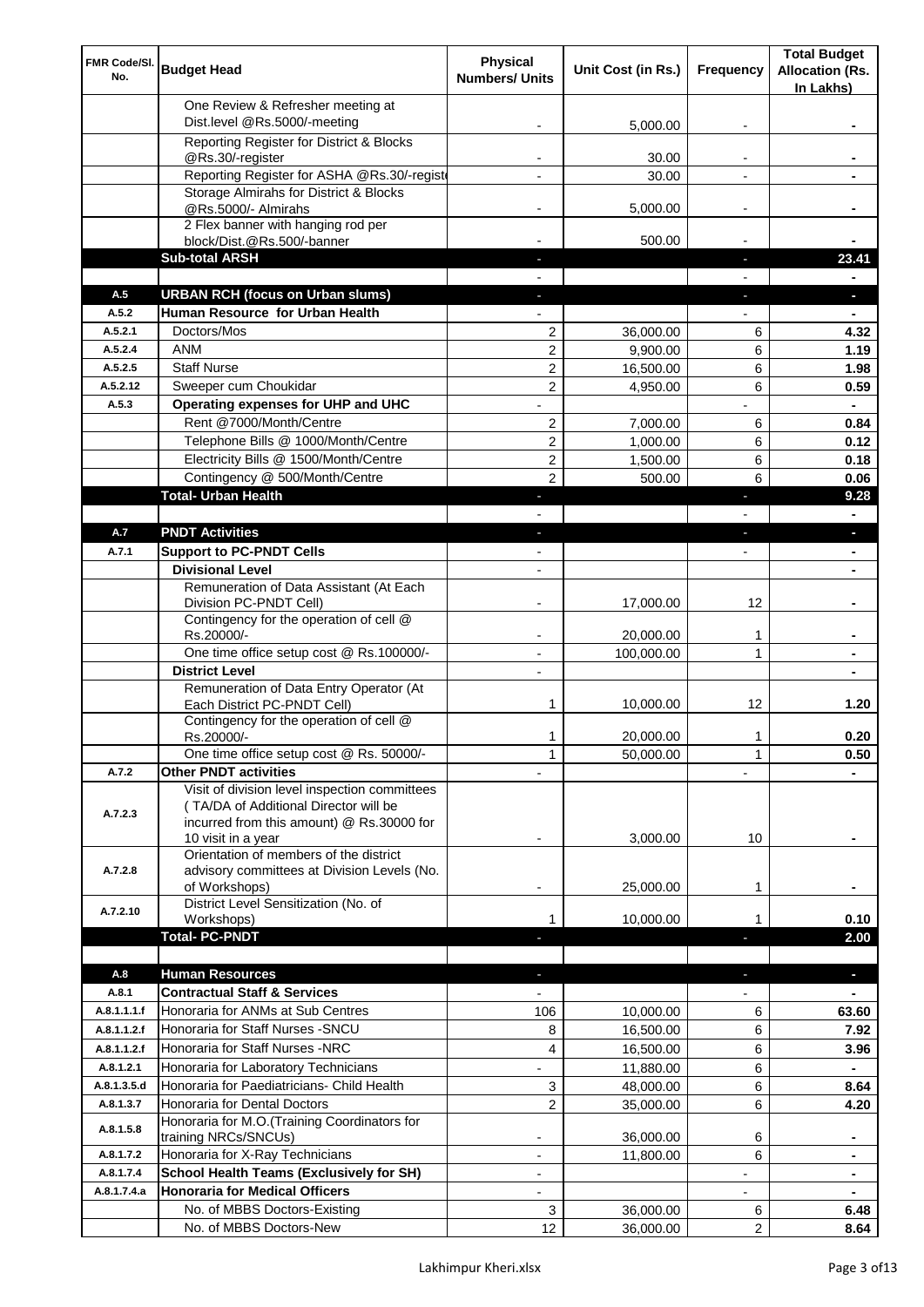| FMR Code/SI.               |                                                                | <b>Physical</b>          |                    |                          | <b>Total Budget</b>    |
|----------------------------|----------------------------------------------------------------|--------------------------|--------------------|--------------------------|------------------------|
| No.                        | <b>Budget Head</b>                                             | <b>Numbers/ Units</b>    | Unit Cost (in Rs.) | Frequency                | <b>Allocation (Rs.</b> |
|                            |                                                                |                          |                    |                          | In Lakhs)              |
|                            | No. of BDS Doctors-Existing                                    | 12                       | 35,000.00          | 6                        | 25.20                  |
|                            | No. of AYUSH Doctors-Existing                                  | 15                       | 24,000.00          | 6                        | 21.60                  |
|                            | No. of AYUSH Doctors-New                                       | 15                       | 24,000.00          | 2                        | 7.20                   |
| A.8.1.7.4.b                | <b>Honoraria for Physiotherapists</b>                          | 3                        | 11,880.00          | 6                        | 2.14                   |
| A.8.1.7.4.c                | <b>Honoraria for Dental Hygienists</b>                         | 6                        | 11,880.00          | 6                        | 4.28                   |
| A.8.1.7.4.d                | <b>Honoraria for Ophthalmic Assistants</b>                     | 21                       | 11,880.00          | 6                        | 14.97                  |
| A.8.1.7.4.e                | Honoraria for Staff Nurses/GNMs-Existing                       | 16                       | 16,500.00          | 6                        | 15.84                  |
|                            | Honoraria for Staff Nurses/GNMs-New                            |                          | 16,500.00          | $\overline{c}$           |                        |
| A.8.1.7.4.g                | Honoraria for ANMs-Existing                                    | 14                       | 10,000.00          | 6                        | 8.40                   |
|                            | Honoraria for ANMs-New                                         |                          | 10,000.00          | 2                        |                        |
|                            | Honoraria for FP Counsellors(@ Rs.9300/-                       |                          |                    |                          |                        |
| A.8.1.7.5.1                | (Rs.9000/-Honoraria and 300/-for                               |                          |                    |                          |                        |
|                            | communication support)                                         | 7                        | 9,300.00           | 6                        | 3.91                   |
| A.8.1.7.5.2<br>A.8.1.7.5.4 | <b>Honoraria for ARSH Counsellors</b>                          |                          | 12,000.00          | 6                        |                        |
|                            | <b>Honoraria for Nutritionist-NRC</b>                          | 1                        | 15,000.00          | 6                        | 0.90                   |
|                            | <b>Honoraria for Staff under Routine</b><br>Immunization       |                          |                    |                          |                        |
|                            | Refrigerator Mechanics-District Level                          | $\overline{a}$           | 16,500.00          | 6                        |                        |
|                            | Cold Chain Handlers-District Level                             | 1                        | 9,900.00           | 6                        | 0.59                   |
| A.8.1.7.7                  | Vaccine Store Keepers-Division Level                           |                          |                    | 6                        |                        |
|                            | Refrigerator Mechanics-Division Level                          |                          | 22,000.00          |                          |                        |
|                            |                                                                | $\blacksquare$           | 16,500.00          | 6                        | ۰                      |
|                            | Vaccine Van Drivers-Division Level                             | ÷,                       | 16,500.00          | 6                        | ۰                      |
|                            | Cold Chain Handlers-Division Level                             | $\overline{\phantom{a}}$ | 9,900.00           | 6                        | $\blacksquare$         |
| A.8.1.9                    | <b>Honoraria for Data Entry Operators</b>                      | 2                        | 8,800.00           | 6                        | 1.06                   |
| A.8.1.11.f                 | <b>Honoraria for Caretakers-NRC</b>                            | $\mathbf{1}$             | 4,000.00           | 6                        | 0.24                   |
| A.8.1.11.f                 | <b>Honoraria for Cooks-NRC</b>                                 | $\mathbf{1}$             | 5,000.00           | 6                        | 0.30                   |
|                            | TOTAL - HUMAN RESOURCE                                         |                          |                    |                          | 210.06                 |
|                            |                                                                |                          |                    |                          |                        |
| A.9                        | <b>TRAINING</b>                                                | ٠                        |                    | ٠                        | ٠                      |
|                            |                                                                |                          |                    |                          |                        |
| A.9.3                      | <b>Maternal Health Training</b>                                | ٠                        |                    | ٠                        | ٠                      |
| A.9.3.1                    | <b>Skilled Attendance at Birth / SBA</b>                       |                          |                    |                          |                        |
| A.9.3.1.1                  | Setting up of SBA Training Centres                             | 1                        | 25,000.00          | $\overline{\phantom{a}}$ | 0.25                   |
|                            | <b>Training of Staff Nurses in SBA</b>                         | $\overline{\phantom{a}}$ |                    | $\overline{\phantom{0}}$ |                        |
| A.9.3.1.4                  | Total Batches to be conducted (4 Per                           |                          |                    |                          |                        |
|                            |                                                                |                          |                    |                          |                        |
|                            | Batch) @ Rs.103300/ Batch                                      | 4                        | 103,300.00         |                          | 4.13                   |
| A.9.3.4                    | <b>Safe Abortion Services Training</b>                         |                          |                    |                          |                        |
|                            | Training of Medical Officers in safe                           |                          |                    |                          |                        |
| A.9.3.4.2                  | abortion                                                       |                          |                    |                          |                        |
|                            | Total Batches to be conducted @ Rs.52000                       |                          |                    |                          |                        |
|                            | /batch                                                         |                          | 52,000.00          | $\overline{a}$           |                        |
| A.9.3.5                    | RTI / STI Training                                             |                          |                    |                          |                        |
| A.9.3.5.3                  | Training of Medical Officers in RTI/STI                        |                          |                    |                          |                        |
|                            | Total Batches to be conducted @ Rs.72600<br>/batch             |                          | 72,600.00          |                          |                        |
|                            |                                                                |                          |                    |                          | 4.38                   |
|                            | Sub Total - Maternal Health Training                           |                          |                    |                          |                        |
| A.9.5                      |                                                                |                          |                    |                          |                        |
| A.9.5.2.2                  | <b>Child Health Training</b>                                   |                          |                    |                          |                        |
|                            | <b>F-IMNCI Training for Medical Officers</b>                   |                          |                    |                          |                        |
|                            | <b>Total Training Load</b>                                     |                          |                    |                          |                        |
|                            | <b>Batch Size/Participants</b>                                 | 16                       |                    | $\overline{a}$           |                        |
|                            | No. of Batches                                                 |                          | 212,900.00         |                          |                        |
|                            | Total Batches to be observed(25% of                            | $\overline{\phantom{a}}$ |                    |                          |                        |
| A.9.5.2.3                  | organized batches)<br><b>F-IMNCI Training for Staff Nurses</b> | $\overline{\phantom{a}}$ | 7,500.00           | $\overline{\phantom{a}}$ | ۰                      |
|                            |                                                                | $\overline{\phantom{a}}$ |                    |                          |                        |
|                            | <b>Total Training Load</b>                                     |                          |                    |                          |                        |
|                            | <b>Batch Size/Participants</b><br>No. of Batches               | $\overline{\phantom{a}}$ |                    | $\overline{\phantom{a}}$ | ۰                      |
|                            |                                                                |                          | 206,900.00         |                          |                        |
|                            | Total Batches to be observed(25% of                            |                          | 7,500.00           |                          |                        |
|                            | organized batches)<br>IMNCI Plus(CCSP)-10 Days TOT for         |                          |                    |                          |                        |
| A.9.5.5.2.a                | <b>Physicians</b>                                              |                          |                    |                          |                        |
|                            | <b>Total Training Load</b>                                     |                          |                    |                          |                        |
|                            | <b>Batch Size/Participants</b>                                 | 24                       |                    |                          |                        |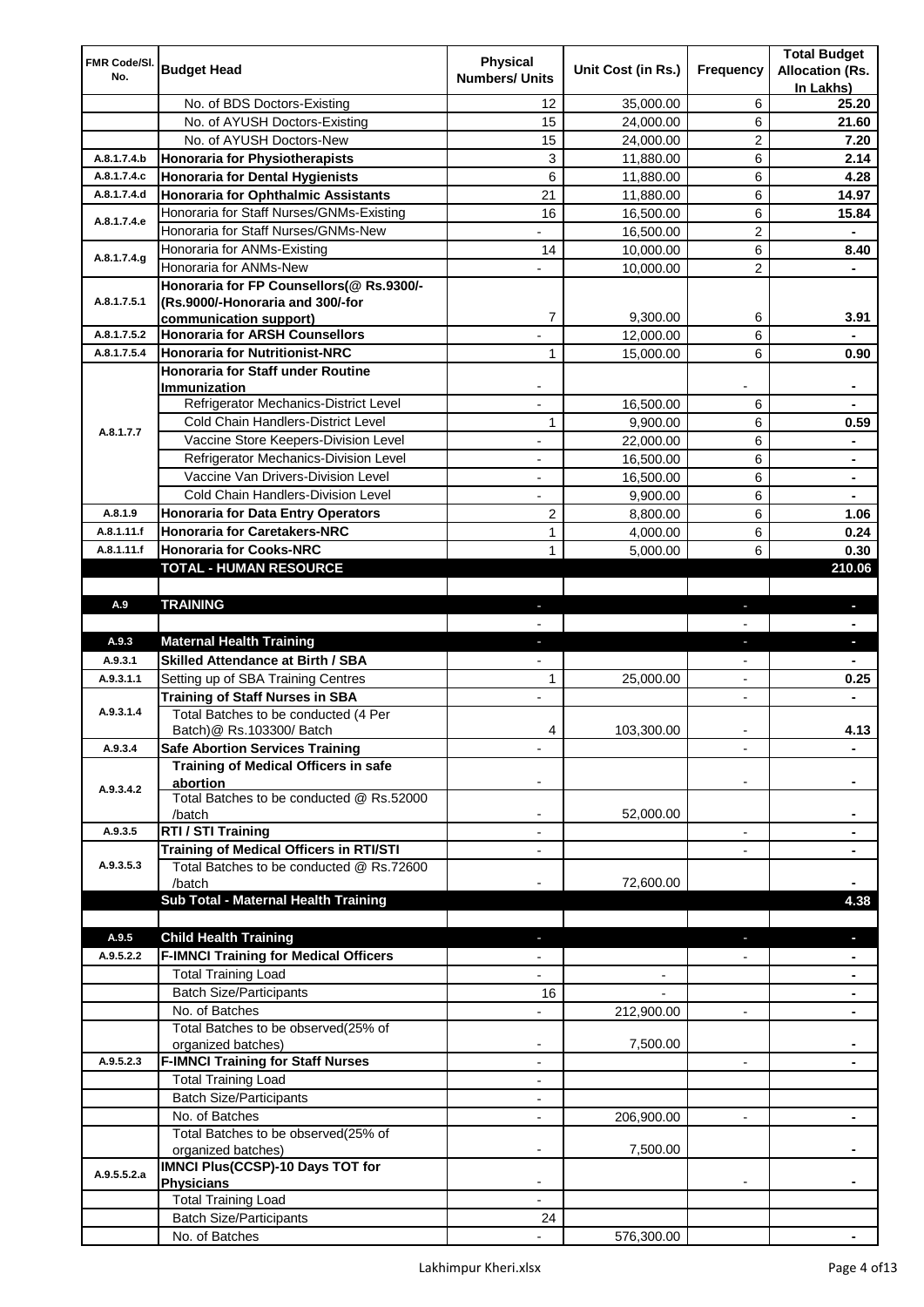| <b>FMR Code/SI.</b><br>No. | <b>Budget Head</b>                                                             | Physical<br><b>Numbers/ Units</b> | Unit Cost (in Rs.) | Frequency                | <b>Total Budget</b><br><b>Allocation (Rs.</b><br>In Lakhs) |
|----------------------------|--------------------------------------------------------------------------------|-----------------------------------|--------------------|--------------------------|------------------------------------------------------------|
|                            | Total Batches to be observed(25% of                                            |                                   | 11,000.00          |                          |                                                            |
|                            | organized batches)<br>Sub Total- Child Health Training                         |                                   |                    |                          |                                                            |
|                            |                                                                                |                                   |                    |                          |                                                            |
| A.9.7                      | Adolescent Reproductive and Sexual Health/<br><b>ARSH Training</b>             |                                   |                    |                          |                                                            |
|                            | <b>ARSH training for ANMs/LHVs</b>                                             |                                   |                    |                          |                                                            |
| A.9.7.4                    | Total Batches to be conducted@ Rs.71000/<br>Batch                              | 3                                 | 71,000.00          |                          | 2.13                                                       |
|                            | <b>Sub Total- ARSH Training</b>                                                |                                   |                    |                          | 2.13                                                       |
|                            |                                                                                |                                   |                    |                          |                                                            |
| A.9.8.4.2                  | <b>Clinical Establishment Act</b>                                              | 1                                 | 798,000.00         |                          | 7.98                                                       |
|                            | <b>TOTAL - Training</b>                                                        |                                   |                    |                          | 14.49                                                      |
|                            |                                                                                |                                   |                    |                          |                                                            |
| A.10                       | <b>PROGRAMME MANAGEMENT</b>                                                    |                                   |                    |                          |                                                            |
| A.10.2                     | <b>District Programme Management Support</b><br>Unit                           |                                   |                    |                          |                                                            |
|                            | <b>Contractual Staffs for DPMSU</b>                                            |                                   |                    |                          | ٠                                                          |
| A.10.2.1                   | Honoraria for District Programme Manager                                       | 1                                 | 32,700.00          | 6                        | 1.96                                                       |
| A.10.2.2                   | Honoraria for District Accounts Manager                                        | 1                                 | 26,650.00          | 6                        | 1.60                                                       |
| A.10.2.3                   | Honoraria for District Data Manager(District<br>Data cum Account Assistant)    | 1                                 | 18,150.00          | 6                        | 1.09                                                       |
| A.10.2.7                   | Honoraria for Office Assistant                                                 | 1                                 | 7,000.00           | 6                        | 0.42                                                       |
| A.10.2.8.1                 | Operational Expenses for DPMU unit                                             | 1                                 | 75,000.00          | 6                        | 4.50                                                       |
| A.10.2.8.2                 | Honoraria for District Community Process                                       |                                   |                    |                          |                                                            |
|                            | Manager                                                                        | 1                                 | 26,650.00          | 6                        | 1.60                                                       |
|                            | <b>Sub Total - DPMU</b>                                                        |                                   |                    |                          | 11.17                                                      |
| A.10.3                     | <b>Block Programme Management Unit (BPMU)</b>                                  |                                   |                    | $\overline{\phantom{a}}$ | ۰                                                          |
| A.10.3.1                   | Honoraria for Block Programme Managers                                         | 15                                | 20,000.00          | 6                        | 18.00                                                      |
| A.10.3.2                   | Honoraria for Block Accounts Managers                                          | 15                                | 10,000.00          | 6                        | 9.00                                                       |
|                            | <b>Sub Total - DPMU</b>                                                        | ٠                                 |                    | r                        | 27.00                                                      |
|                            |                                                                                |                                   |                    |                          |                                                            |
| A.10.6                     | <b>Concurrent Audit System</b>                                                 |                                   |                    |                          | ٠                                                          |
|                            | Budget For Block Units(Rs.1500 per<br>Block/Quarter)                           | 15                                | 1,500.00           |                          | 0.90                                                       |
|                            | Budget For District (District HO Rs.<br>4500/Month)                            | 1                                 | 4,500.00           | 12                       | 0.54                                                       |
|                            | <b>Sub Total - Concurrent Audit</b>                                            |                                   |                    |                          | 1.44                                                       |
|                            |                                                                                |                                   |                    |                          |                                                            |
| A.10.7                     | <b>Mobility Support, Field Visits</b>                                          |                                   |                    | $\overline{\phantom{a}}$ | $\blacksquare$                                             |
| A.10.7.2                   | Mobility Support-DPMU/District (2 Vehicles<br>per District per month)          | 2                                 | 25,000.00          | 12                       | 6.00                                                       |
| A.10.7.3                   | Mobility Support-BPMU/Block (1 Vehicle per<br>District per Month)              | 15                                | 25,000.00          | 12                       | 45.00                                                      |
| A.10.7.4.1                 | Mobility Support for Div.PMU Division & AD<br>Offices( 1 vehicle per Division) |                                   | 25,000.00          | 12                       |                                                            |
|                            | Sub Total - Mobility Support, Field Visits                                     |                                   |                    |                          | 51.00                                                      |
|                            |                                                                                |                                   |                    |                          |                                                            |
|                            | <b>TOTAL - Programme Management</b>                                            |                                   |                    | ı                        | 90.61                                                      |
|                            |                                                                                |                                   |                    |                          |                                                            |
|                            | <b>GRAND TOTAL- RCH FLEXIPOOL</b>                                              | E.                                |                    | J,                       | 2,047.05                                                   |
|                            |                                                                                | $\blacksquare$                    |                    | $\overline{\phantom{a}}$ |                                                            |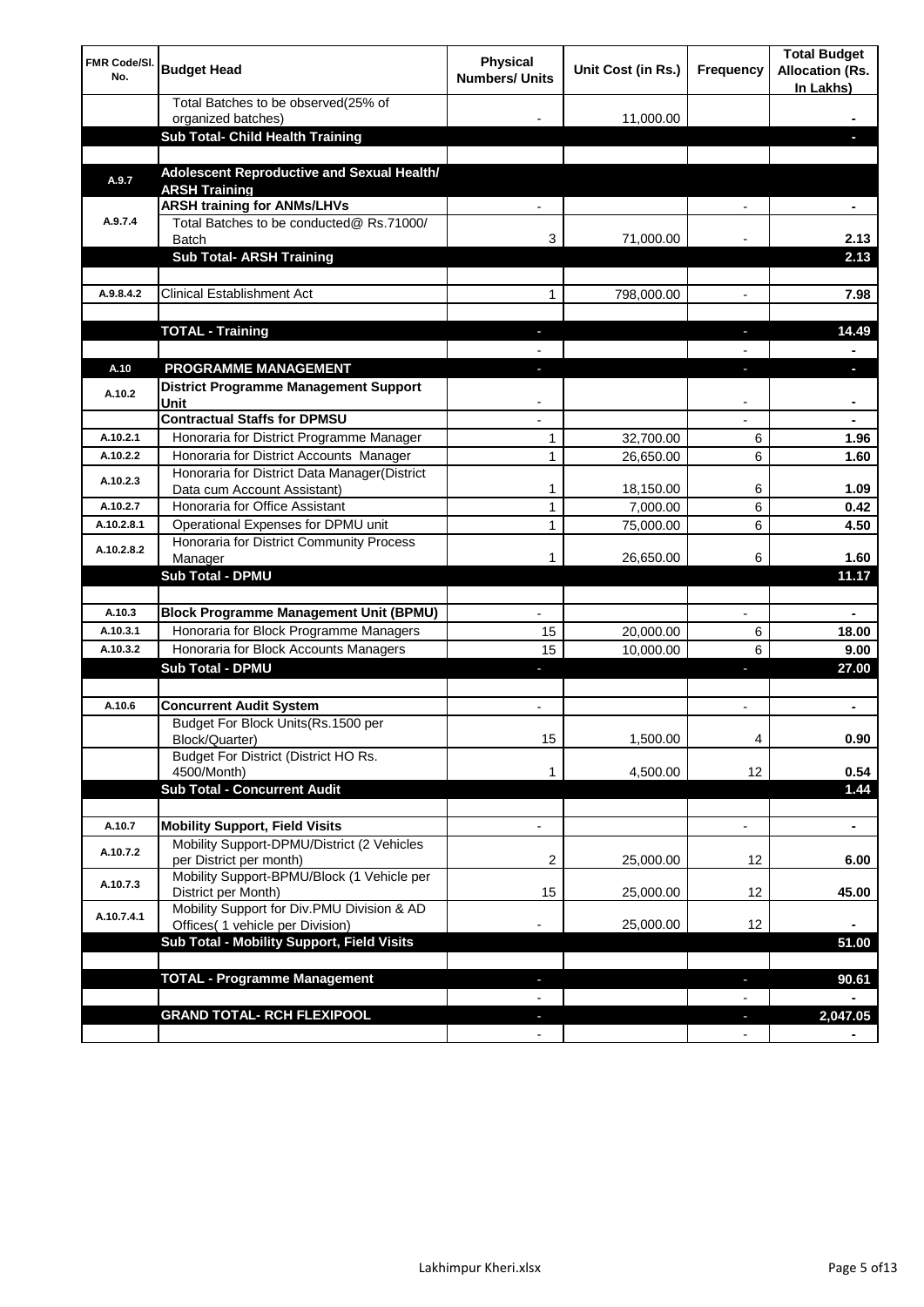| FMR Code/SI.<br>No. | <b>Budget Head</b>                                                                                                          | <b>Physical</b><br><b>Numbers/ Units</b> | Unit Cost (in Rs.) | Frequency                | <b>Total Budget</b><br><b>Allocation (Rs.</b><br>In Lakhs) |
|---------------------|-----------------------------------------------------------------------------------------------------------------------------|------------------------------------------|--------------------|--------------------------|------------------------------------------------------------|
| в                   | <b>MISSION FLEXIPOOL</b>                                                                                                    |                                          |                    | J,                       |                                                            |
| <b>B1</b>           | <b>ASHA</b>                                                                                                                 |                                          |                    |                          |                                                            |
| B1.1.1.4.2          | ASHA State Trainers - TOT (Module VI&VII)-                                                                                  |                                          |                    |                          |                                                            |
| B1.1.3.3            | National Level-Cost of TA/DA<br><b>Incentive for FP</b>                                                                     |                                          | 15,000.00          |                          |                                                            |
|                     | Incentive for ASHA @ Rs. 1000 if a couple                                                                                   |                                          |                    |                          |                                                            |
| B1.1.3.3.1          | adopts permanent methods after 02<br>children(Assumed that 15.56 % clients<br>adopts permanent methods after 02             |                                          |                    |                          |                                                            |
|                     | children).                                                                                                                  | 1,723                                    | 1,000.00           |                          | 17.23                                                      |
| B1.1.3.5            | <b>Other incentive</b>                                                                                                      |                                          |                    | $\blacksquare$           |                                                            |
| B1.1.3.5.1          | On taking Complicated On pregnancy cases<br>or New born cases to the health facility<br>@Rs.150/- case (up to 3 cases/year) | 3,552                                    | 150.00             | 3                        | 15.98                                                      |
| B1.1.3.5.3          | Birth & Death Registration (For 30 birth & 9<br>deaths/ASHA) - Amount Approved 90% Only                                     | 3,552                                    | 180.00             |                          | 5.75                                                       |
|                     | TA/DA for attending Monthly Meetings                                                                                        |                                          |                    |                          |                                                            |
| B1.1.3.5.5          | @Rs.100/Meeting - Amount Approved 90%                                                                                       |                                          |                    |                          |                                                            |
|                     | Only                                                                                                                        | 3,552                                    | 100.00             | 12                       | 38.36                                                      |
|                     | Maternal Death Audit Information                                                                                            |                                          |                    |                          |                                                            |
| B1.1.3.5.6          | (@Rs.200/Case)-Amount Approved 50%<br>Only                                                                                  | 452                                      | 200.00             |                          | 0.45                                                       |
|                     | Incentives to ASHA Sangini(@Rs.150 for                                                                                      |                                          |                    |                          |                                                            |
| B1.1.3.5.12         | one field visit and 20 visits per month)                                                                                    | 148                                      | 3,000.00           | 10                       | 44.40                                                      |
| B1.1.3.6            | <b>Other Activities</b>                                                                                                     | $\blacksquare$                           |                    |                          | ä,                                                         |
| B1.1.3.6.1          | ASHA Divas/Annual ASHA Samellan-                                                                                            |                                          |                    |                          |                                                            |
|                     | (Amount Approved 70% Only)                                                                                                  | 3,552                                    | 250.00             |                          | 6.22                                                       |
|                     | <b>ASHA Payment Voucher</b>                                                                                                 | 3,552                                    | 25.00              |                          | 0.89                                                       |
| B1.1.3.6.3          | <b>ASHA Master Payment Register</b>                                                                                         | 15                                       | 150.00             |                          | 0.02                                                       |
|                     | <b>ASHA Sangini Format</b>                                                                                                  | 148                                      | 50.00              |                          | 0.07                                                       |
| B1.1.4              | Awards to ASHA's/Link workers                                                                                               | 15                                       | 5,000.00           | $\overline{a}$           | 0.75                                                       |
| B1.1.5              | <b>ASHA Resource Centre/ASHA Mentoring</b><br>Group                                                                         | -                                        |                    | $\overline{\phantom{a}}$ | ٠                                                          |
| B1.1.5.4            | Mobility Costs ASHA Mentoring Group for<br>district*4 meetings@Rs.2500/meeting                                              | 4                                        | 2,500.00           |                          | 0.10                                                       |
|                     | <b>Sub Total - ASHA</b>                                                                                                     |                                          |                    |                          | 130.23                                                     |
|                     |                                                                                                                             |                                          |                    |                          |                                                            |
| <b>B2</b>           | <b>Untied Funds</b>                                                                                                         |                                          |                    | п                        |                                                            |
| B <sub>2.1</sub>    | No. of CHCs/SDH and Amount Approved 71%<br>Only                                                                             | 17                                       | 50,000.00          | 1                        | 6.04                                                       |
| <b>B2.2</b>         | No. of PHCs and Amount Approved 93% Only                                                                                    | 55                                       | 25,000.00          | 1                        | 12.79                                                      |
| B <sub>2.3</sub>    | No. of Sub Centres and Amount Approved                                                                                      |                                          |                    |                          |                                                            |
|                     | 46% Only<br>No. of VHNSCs and Amount Approved 36%                                                                           | 371                                      | 10,000.00          | 1                        | 17.07                                                      |
| <b>B2.4</b>         | Only                                                                                                                        | 995                                      | 10,000.00          | 1                        | 35.82                                                      |
|                     | <b>Sub Total - Untied Funds</b>                                                                                             |                                          |                    |                          | 71.71                                                      |
|                     |                                                                                                                             |                                          |                    |                          |                                                            |
| <b>B.3</b>          | <b>Annual Maintenance Grants</b>                                                                                            | J,                                       |                    |                          | P.                                                         |
| <b>B3.1</b>         | No. of CHCs and Amount Approved 70% Only                                                                                    | 17                                       | 100,000.00         | 1                        | 11.90                                                      |
| <b>B3.2</b>         | No. of PHCs and Amount Approved 69% Only                                                                                    | 42                                       | 50,000.00          | 1                        | 14.49                                                      |
| <b>B3.3</b>         | No. of Sub Centres and Amount Approved<br>49% Only                                                                          | 318                                      | 10,000.00          | 1                        | 15.58                                                      |
|                     | <b>Sub Total - AMG</b>                                                                                                      |                                          |                    | п                        | 41.97                                                      |
|                     |                                                                                                                             |                                          |                    |                          |                                                            |
| <b>B.6</b>          | <b>Corpus Grants to HMS/RKS</b>                                                                                             | r.                                       |                    | ı                        | $\overline{\phantom{a}}$                                   |
| B6.1                | District Hospitals (DH+DWH)                                                                                                 | 2                                        |                    | $\overline{\phantom{0}}$ |                                                            |
|                     | Amount Approved for District Hospitals                                                                                      |                                          |                    |                          | 5.43                                                       |
| B6.2                | No. of CHCs and Amount Approved 90% Only                                                                                    | 17                                       | 100,000.00         | 1                        | 15.30                                                      |
| B6.3                | No. of PHCs and Amount Approved 90% Only                                                                                    | 55                                       | 50,000.00          | 1                        | 24.75                                                      |
|                     | <b>Sub Total - HMS/RKS</b>                                                                                                  |                                          |                    |                          | 45.48                                                      |
|                     |                                                                                                                             |                                          |                    |                          |                                                            |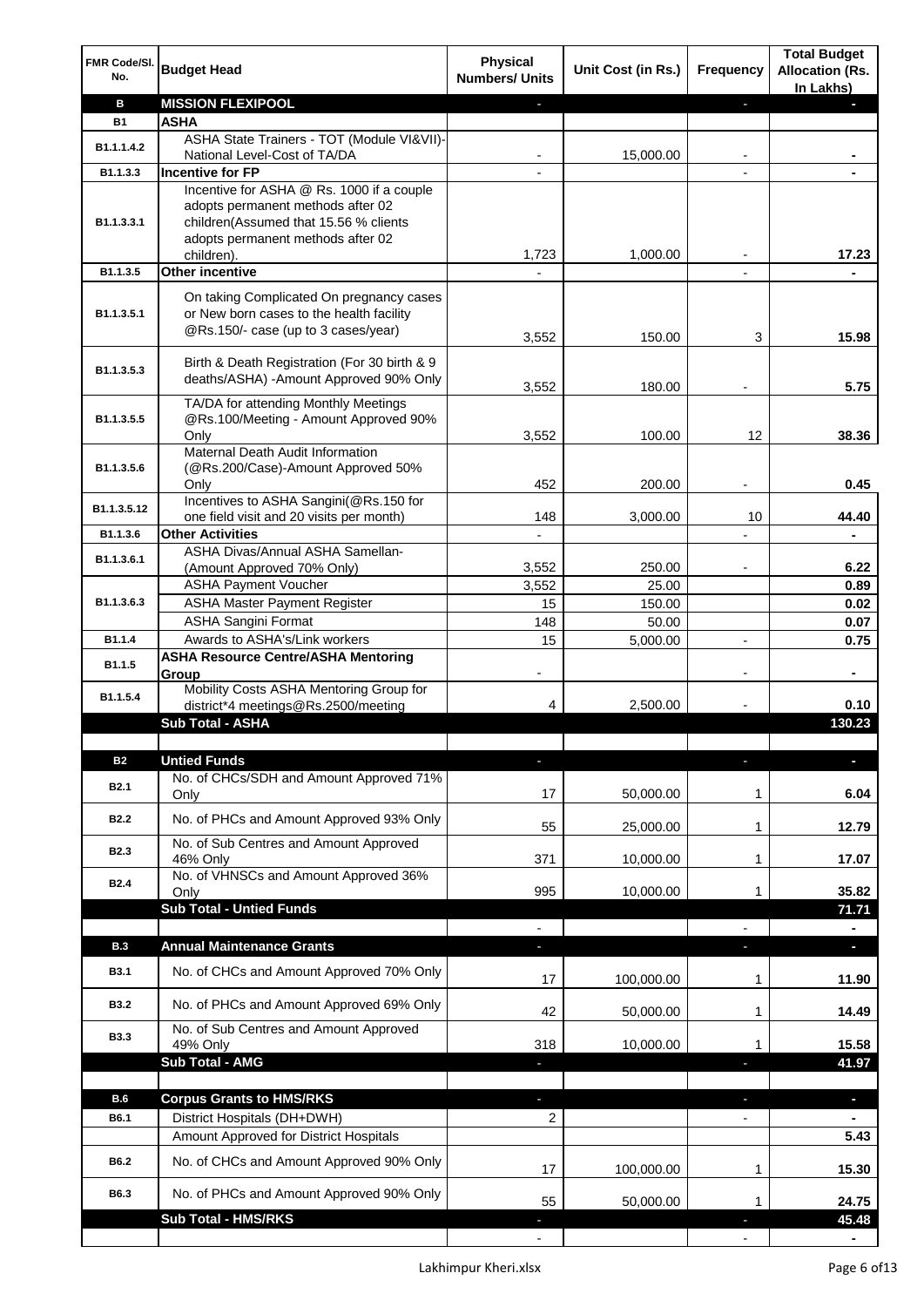| FMR Code/SI.<br>No. | <b>Budget Head</b>                                                                                                         | <b>Physical</b><br><b>Numbers/ Units</b> | Unit Cost (in Rs.) | Frequency                | <b>Total Budget</b><br><b>Allocation (Rs.</b><br>In Lakhs) |
|---------------------|----------------------------------------------------------------------------------------------------------------------------|------------------------------------------|--------------------|--------------------------|------------------------------------------------------------|
| <b>B9</b>           | <b>Mainstreaming of AYUSH</b>                                                                                              | J,                                       |                    | ٠                        | ٠                                                          |
| <b>B.9.1</b>        | <b>Medical Officers (Only AYUSH)</b>                                                                                       | $\overline{\phantom{a}}$                 |                    | $\overline{\phantom{a}}$ |                                                            |
| B.9.1.1             | <b>Contractual Medical Officers</b>                                                                                        | 36                                       | 24,000.00          | 6                        | 51.84                                                      |
| <b>B.9.2</b>        | <b>AYUSH Pharmacists</b>                                                                                                   | 10                                       | 9,000.00           | 6                        | 5.40                                                       |
|                     | <b>Sub Total (AYUSH)</b>                                                                                                   | ٠                                        |                    | J,                       | 57.24                                                      |
| <b>B10</b>          | <b>IEC-BCC Activities</b>                                                                                                  | J,                                       |                    | J,                       | ٠                                                          |
|                     | Implementation of BCC/IEC Activities at                                                                                    |                                          |                    |                          |                                                            |
| <b>B.10.2</b>       | district level                                                                                                             |                                          |                    |                          | 5.00                                                       |
| B.10.5.2            | Printing of WIFS Cards, Referral Slips, etc                                                                                |                                          |                    | $\overline{\phantom{a}}$ | ۰                                                          |
|                     | WIFS Cards for School Children(No. of Cards)                                                                               | 189,016                                  | 4.00               |                          | 7.56                                                       |
|                     | Sub Total (IEC/BCC)                                                                                                        |                                          |                    |                          | 12.56                                                      |
|                     |                                                                                                                            |                                          |                    |                          |                                                            |
| <b>B15</b>          | <b>Planning, Implementation and Monitoring</b>                                                                             |                                          |                    |                          |                                                            |
| B15.2               | <b>Quality Assurance</b>                                                                                                   |                                          |                    |                          | ۰                                                          |
| B15.2.2             | <b>Quality Assurance Committees</b>                                                                                        |                                          |                    |                          | ۰                                                          |
|                     | <b>Division Level</b>                                                                                                      |                                          |                    |                          |                                                            |
|                     | One time establishment @ Rs. 1.00 Lakh/<br>Division (Amount Approved 50% Only)                                             |                                          | 100,000.00         | 1                        |                                                            |
|                     | Operational Expenses @Rs. 5000/month/                                                                                      |                                          |                    |                          |                                                            |
|                     | division (Amount Approved 50% Only)<br><b>District Level</b>                                                               |                                          | 5,000.00           | 12                       |                                                            |
|                     |                                                                                                                            |                                          |                    |                          |                                                            |
|                     | One time establishment @ Rs. 1.00 Lakh/<br>District (Amount Approved 50% Only)                                             | 1                                        | 100,000.00         | 1                        | 0.50                                                       |
|                     | Operational Expenses @Rs. 5000/ Month/<br>District (Amount Approved 50% Only)                                              | 1                                        | 5,000.00           | 12                       | 0.30                                                       |
| B15.2.4             | <b>Review meetings</b>                                                                                                     | $\overline{a}$                           |                    | -                        | ۰                                                          |
| B15.2.4.2           | <b>Division Level</b>                                                                                                      |                                          |                    | $\overline{\phantom{a}}$ | ۰                                                          |
|                     | Review meetings @ Rs 10000/- per meeting<br>for 4 meeting per division (Amount Approved<br>50% Only)                       |                                          | 10,000.00          | 4                        |                                                            |
|                     | <b>District Level</b><br>Review meetings @ Rs 10000/- per meeting                                                          |                                          |                    |                          |                                                            |
|                     | for 4 meeting per District (Amount Approved<br>50% Only)                                                                   | 1                                        | 10,000.00          | 4                        | 0.20                                                       |
| B15.2.5             | <b>Other Block Level Activities</b>                                                                                        |                                          |                    |                          |                                                            |
| B15.2.5.1           | Block QA visioning meeting (Orienting<br><b>Block Officials on Facility Solutions Levels-</b><br>Amount Approved 50% Only) | 1                                        | 35,000.00          | 1                        | 0.18                                                       |
| B15.2.5.2           | Quality Management System (QMS) training                                                                                   |                                          |                    |                          |                                                            |
|                     | workshop - (Amount Approved 50% Only)                                                                                      | 1                                        | 100,000.00         | 1                        | 0.50                                                       |
|                     | <b>Sub Total - Quality Assurance</b>                                                                                       |                                          |                    | r                        | 1.68<br>۰                                                  |
| B15.3               | <b>Monitoring and Evaluation</b>                                                                                           |                                          |                    |                          |                                                            |
| B15.3.1.6.3         | Honoraria of Data Entry Operators for MCTS                                                                                 | 15                                       | 11,000.00          | 6                        | 9.90                                                       |
| B15.3.2             | <b>Computerization HMIS and E-governance</b>                                                                               |                                          |                    |                          | ä,                                                         |
|                     | HMIS Operational Cost (excluding HR & Trainings)-                                                                          |                                          |                    |                          |                                                            |
|                     | Expenses for Internet @1500/month/                                                                                         | 17                                       |                    | 12                       | 3.06                                                       |
|                     | computer for 951 Nos<br>Expenses for Internet Rs.750/pm/block                                                              |                                          | 1,500.00           |                          |                                                            |
| B15.3.2.1.a         | computer(new) for 820 Nos.<br>Expenses for Internet Data Card<br>@Rs.750/pm/Computer (new) for 75 Nos.                     | 15<br>1                                  | 750.00<br>750.00   | 12<br>12                 | 1.35<br>0.09                                               |
|                     | Expenses for Internet Data Card<br>@Rs.750/pm/Computer (new) for 18 Nos.                                                   |                                          | 750.00             | 12                       |                                                            |
| B15.3.2.1.d         | Other Office and admin expenses                                                                                            |                                          |                    |                          |                                                            |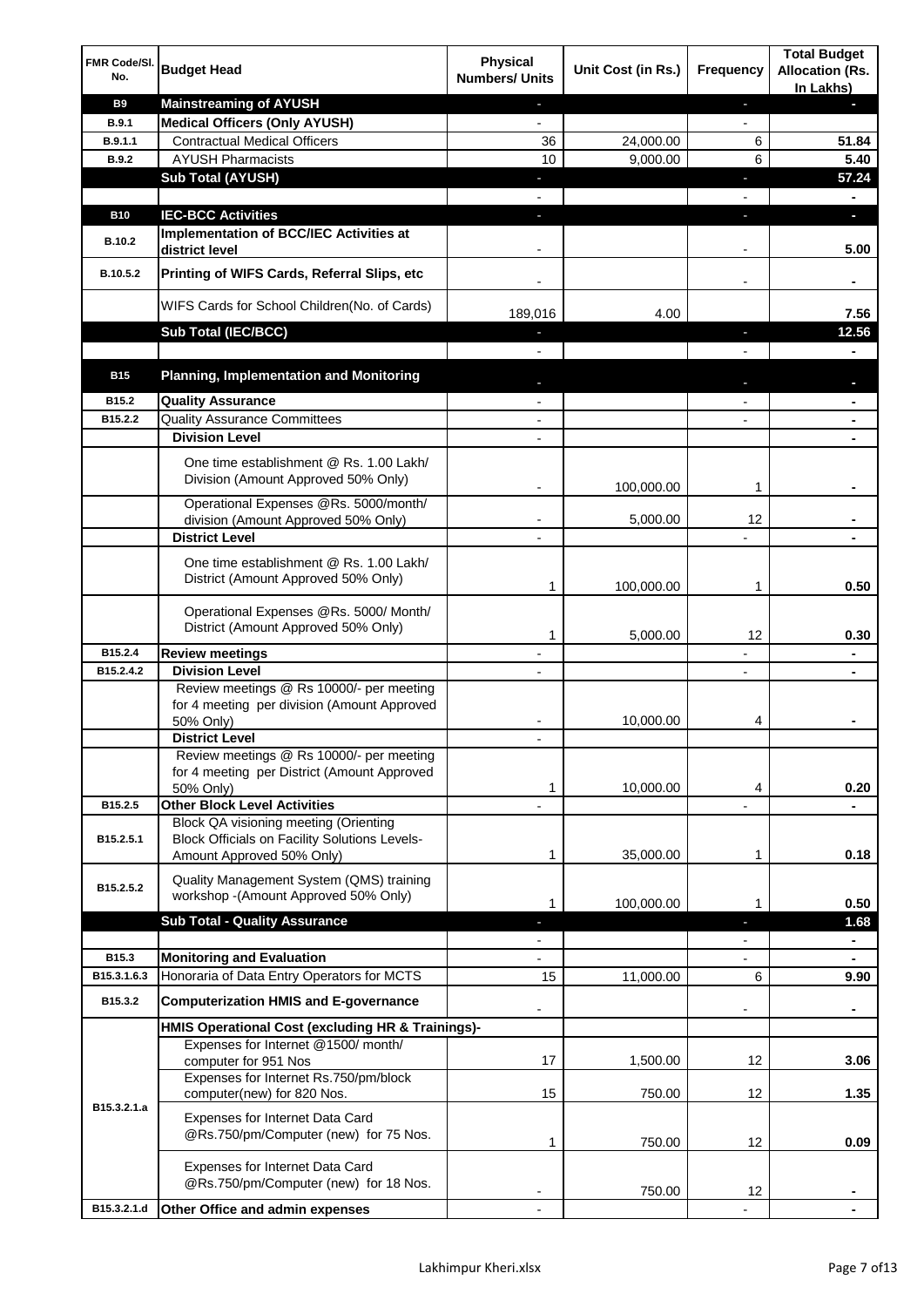| FMR Code/SI.<br>No.    | <b>Budget Head</b>                                                               | Physical<br><b>Numbers/ Units</b> | Unit Cost (in Rs.) | Frequency                     | <b>Total Budget</b><br><b>Allocation (Rs.</b><br>In Lakhs) |
|------------------------|----------------------------------------------------------------------------------|-----------------------------------|--------------------|-------------------------------|------------------------------------------------------------|
| B15.3.2.1.d.2          | Maintenance of Computers/AMC/etc -HMIS<br>(Block -PHC/CHC, CH, CMF (M/F) Old     |                                   |                    |                               |                                                            |
|                        | @Rs. 4000/unit for 951 no.<br>Purchase of computer consumables/Admin             | 17                                | 4,000.00           | 1                             | 0.68                                                       |
| B15.3.2.1.d.3          | Expenses @ Rs.1000.00 for 951 no.-Six                                            |                                   |                    |                               |                                                            |
|                        | Months                                                                           | 17                                | 1,000.00           | 6                             | 1.02                                                       |
| B15.3.2.2.a            | MCTS Operational Cost (excluding HR &<br>Trainings)                              |                                   |                    |                               |                                                            |
|                        | Procurement of                                                                   |                                   |                    |                               |                                                            |
| B15.3.2.2.b            | computers/Printers/Cartridges, etc. -<br>@50,000.00/Computer Systems for 820 No. | 15                                | 50,000.00          | 1                             | 7.50                                                       |
| B15.3.2.2.d            | Other Office and admin expenses                                                  |                                   |                    |                               |                                                            |
| B15.3.3                | @12,000.00 per year -820 No.(New)<br>Other M & E Activities                      | 15                                | 12,000.00          | 1                             | 1.80                                                       |
|                        | Review Meetings for MCTS @ Rs                                                    |                                   |                    |                               |                                                            |
| B15.3.3.5              | 4,000/meeting for 12 meetings                                                    | 1                                 | 4,000.00           | 12                            | 0.48                                                       |
|                        | <b>Sub Total - Monitoring and Evaluation</b>                                     |                                   |                    |                               | 25.88                                                      |
|                        |                                                                                  |                                   |                    |                               |                                                            |
| <b>B.16</b><br>B16.1.1 | <b>PROCUREMENT</b><br><b>Procurement of Equipments: MH</b>                       |                                   |                    |                               | ٠<br>۰                                                     |
|                        |                                                                                  |                                   |                    |                               |                                                            |
| B16.1.1.2              | MVA / EVA Kits for Safe Abortion services                                        | 15                                | 2,500.00           | $\blacksquare$                | 0.38                                                       |
| B16.1.6                | <b>Equipments for ARSH/ School Health</b><br>Equipments for ARSH Clinics (New)   | $\overline{a}$                    |                    | $\overline{\phantom{a}}$<br>1 | $\blacksquare$                                             |
| B16.1.6.1              | <b>Sub Total (Procurement of Equipments)</b>                                     |                                   | 15,000.00          |                               | ٠<br>0.38                                                  |
|                        |                                                                                  |                                   |                    |                               |                                                            |
| B.16.2.1               | Drugs & supplies for MH                                                          | $\blacksquare$                    |                    | $\overline{a}$                | $\blacksquare$                                             |
| B.16.2.1.2             | Drugs for Safe Abortion (No. of MMA<br>estimated in year 2013-14)                | 664                               | 200.00             | $\blacksquare$                | 1.33                                                       |
| B.16.2.4               | <b>Supplies for IMEP</b>                                                         |                                   |                    | $\overline{a}$                |                                                            |
| B.16.2.4.1             | <b>Bio-Medical Waste Management-District</b><br>level                            | $\blacksquare$                    |                    | $\overline{\phantom{a}}$      | 13.02                                                      |
| B.16.2.4.2             | Bio-Medical Waste Management-CHC level                                           |                                   |                    |                               | 22.02                                                      |
| B.16.2.4.3             | Cleaning/Washing, House keeping and<br>Laundry Management - District Level       |                                   |                    |                               | 21.44                                                      |
| B.16.2.4.4             | Cleaning/Washing, House keeping and<br>Laundry Management - CHC/PHC Level        |                                   |                    |                               | 34.28                                                      |
|                        | <b>ASHA Drug Kits</b>                                                            |                                   |                    |                               |                                                            |
| B.16.2.5.2             | Drug Kit replenishment for ASHAs @ Rs.<br>300/ASHA                               | 2,921                             | 300.00             |                               | 8.76                                                       |
| B.16.2.6               | Drugs & supplies for WIFS                                                        |                                   |                    | $\overline{\phantom{a}}$      |                                                            |
|                        | For Govt. & Govt. aided Schools (Classes VI<br>to XII)                           |                                   |                    |                               |                                                            |
|                        | <b>Total Beneficiaries</b>                                                       | 199,805                           |                    |                               |                                                            |
| B.16.2.6.1             | IFA Tables Required at District (<br>Beneficiary* 52 Tabs)                       | 10,389,847                        | 0.12               |                               | 12.47                                                      |
| B.16.2.6.2             | Albendazole Tablets Required at District                                         | 399,610                           | 1.00               |                               | 4.00                                                       |
| B.16.2.7               | (Beneficiary *2 Tabs)<br>Drugs & Supplies under SHP                              |                                   |                    |                               |                                                            |
|                        | <b>For Aganwadi Centres</b>                                                      |                                   |                    |                               | ٠                                                          |
|                        | Expected No. of Children at AWCs                                                 | 86,450                            |                    |                               | ٠                                                          |
|                        | No. of IFA Bottles (One bottle of 100                                            |                                   |                    |                               |                                                            |
|                        | ml./child)<br>Albendazole Tablets (2 tablets per Child)                          | 86,450<br>172,900                 | 10.00<br>1.00      |                               | 8.65<br>1.73                                               |
|                        | For Primary Schools(For Govt. & Govt.                                            |                                   |                    |                               |                                                            |
|                        | aided Schools Classes I to V)                                                    |                                   |                    |                               |                                                            |
|                        | Expected No. of Children in Schools<br>No. of Tablets Required at District (52   | 365,384                           |                    |                               |                                                            |
|                        | Tabs./ Beneficiary)                                                              | 18,999,951                        | 0.12               |                               | 22.80                                                      |
|                        | No. of Tablets Required at District (2 Tabs./                                    |                                   |                    |                               |                                                            |
|                        | Beneficiary)<br><b>Medicines for Teams</b>                                       | 730,767                           | 1.00               |                               | 7.31                                                       |
|                        | No. of Blocks                                                                    | 15                                |                    |                               |                                                            |
|                        | First Time Medicines For Teams (2 Teams                                          |                                   |                    |                               |                                                            |
|                        | in Each Block)                                                                   | 30                                | 18,000.00          |                               | 5.40                                                       |
|                        | Sub Total (Procurement of Drugs & Supplies)                                      |                                   |                    |                               | 163.20                                                     |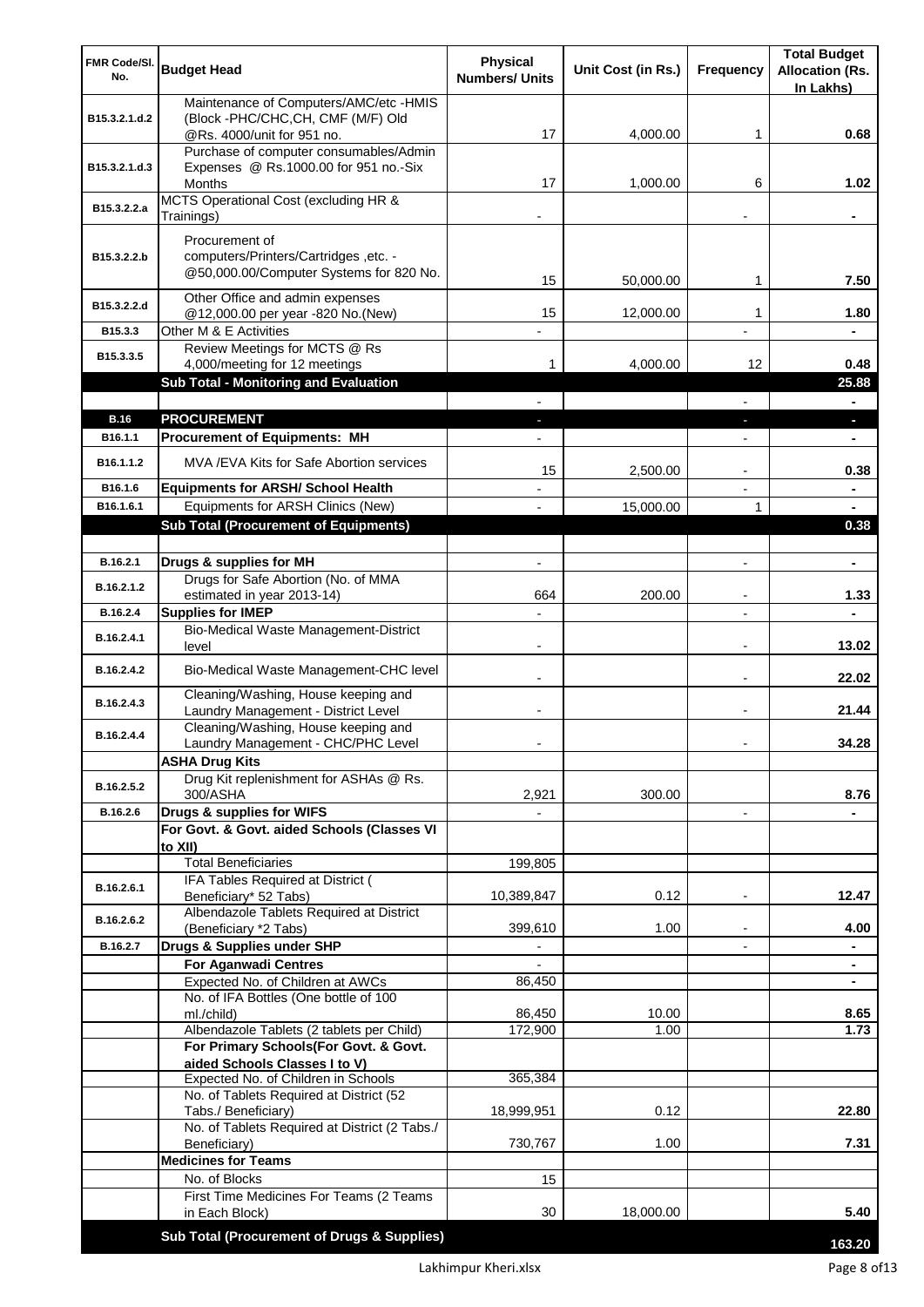| FMR Code/SI.<br>No. | <b>Budget Head</b>                                                                    | <b>Physical</b><br><b>Numbers/ Units</b> | Unit Cost (in Rs.) | Frequency                | <b>Total Budget</b><br><b>Allocation (Rs.</b><br>In Lakhs) |
|---------------------|---------------------------------------------------------------------------------------|------------------------------------------|--------------------|--------------------------|------------------------------------------------------------|
| <b>B.17</b>         | <b>Drugs Warehouses/Logistics Management</b>                                          |                                          |                    |                          |                                                            |
|                     | Honoraria of Staff at Regional Drug                                                   |                                          |                    |                          |                                                            |
|                     | Warehouse                                                                             |                                          |                    |                          |                                                            |
|                     | Accountant                                                                            |                                          | 10,000.00          | 6                        |                                                            |
|                     | Computer Operator Cum Store Keeper                                                    |                                          | 10,000.00          | 6                        |                                                            |
|                     | Fork-Lift Operator cum Mechanic                                                       |                                          | 6,500.00           | 6                        |                                                            |
| <b>B.17.1</b>       | Fourth class / Loader                                                                 |                                          | 6,500.00           | 6                        |                                                            |
|                     | Generator Operator cum Electrician                                                    |                                          | 5,000.00           | 6                        |                                                            |
|                     | Sweeper                                                                               |                                          | 3,500.00           | 6                        |                                                            |
|                     | <b>Armed Guards</b>                                                                   |                                          | 6,335.00           | 6                        |                                                            |
|                     | <b>General Guards</b>                                                                 |                                          | 5,157.00           | 6                        |                                                            |
|                     | Gardener                                                                              |                                          | 3,000.00           | 6                        |                                                            |
|                     | Honoraria of Staff at District Drug<br>Warehouse                                      |                                          |                    |                          |                                                            |
|                     | Computer Operator Cum Store Keeper                                                    |                                          | 10,000.00          | 6                        |                                                            |
| <b>B.17.3</b>       | Generator Operator Cum Mechanic/Electricia                                            |                                          | 5,000.00           | 6                        |                                                            |
|                     | Loader                                                                                |                                          | 5,000.00           | 6                        |                                                            |
|                     | Choukidar                                                                             |                                          | 5,000.00           | 6                        |                                                            |
|                     | Part-time Sweeper                                                                     |                                          | 2,500.00           | 6                        |                                                            |
| B.17.4.1            | <b>Operational Cost for Regional Drug ware</b><br>House                               |                                          |                    |                          |                                                            |
|                     | <b>Electricity Charges</b>                                                            |                                          |                    |                          | ۰                                                          |
|                     | <b>Telephone Charges</b>                                                              |                                          |                    |                          | ۰                                                          |
|                     | POL & Maintenance of DG Sets                                                          |                                          |                    |                          | ۰                                                          |
|                     | Stationary                                                                            |                                          |                    |                          | ۰                                                          |
|                     | Contingency                                                                           |                                          |                    |                          |                                                            |
|                     | <b>Sub Total-Drug Ware Houses</b>                                                     |                                          |                    |                          |                                                            |
|                     |                                                                                       |                                          |                    |                          |                                                            |
|                     | <b>GRAND TOTAL- MISSION FLEXIPOOL</b>                                                 |                                          |                    | ı                        | 550.33                                                     |
|                     |                                                                                       |                                          |                    |                          |                                                            |
| C                   | <b>IMMUNISATION</b>                                                                   |                                          |                    |                          |                                                            |
| C.1                 | RI strengthening project (Review meeting,<br>Mobility support, Outreach services etc) |                                          |                    |                          |                                                            |
| C.1.a               | Mobility Support for supervision for district                                         |                                          |                    |                          |                                                            |
|                     | level officers @Rs 250000/- Year<br>Mobility support for supervision at State         | 1                                        | 250,000.00         |                          | 2.50                                                       |
| C.1.b               | level                                                                                 |                                          |                    |                          |                                                            |
|                     | Printing and dissemination of Immunization                                            |                                          |                    |                          |                                                            |
| C.1.c               | cards, tally sheets, monitoring forms etc.@                                           |                                          |                    |                          |                                                            |
|                     | Rs 10 /- Beneficiary                                                                  | 128,433                                  | 10.00              |                          | 12.84                                                      |
|                     | Support for Quarterly State level review                                              |                                          |                    |                          |                                                            |
| C.1.d               | meetings of district officer                                                          |                                          |                    | $\blacksquare$           |                                                            |
|                     | Quarterly review meetings exclusive for RI                                            |                                          |                    |                          |                                                            |
| C.1.e               | at district level with Block Mos, CDPO, and                                           |                                          |                    |                          |                                                            |
|                     | other stake holders (@ Rs 100/- per                                                   | 300                                      | 100.00             |                          | 0.30                                                       |
|                     | participant(5 participant / block)<br>Quarterly review meetings exclusive for RI      |                                          |                    |                          |                                                            |
|                     | at block level @Rs 50/- per person as                                                 |                                          |                    |                          |                                                            |
| C.1.f               | honorarium/Asha(For travel) & Rs 25 per                                               |                                          |                    |                          |                                                            |
|                     | person at the disposal of MOIC for meeting                                            |                                          |                    |                          |                                                            |
|                     | expenses (Refreshment, stationery and                                                 |                                          |                    |                          |                                                            |
|                     | mis.)<br>Focus on slum & underserved areas in                                         | 3,040                                    | 75.00              |                          | 2.28                                                       |
|                     | urban areas/alternative vaccinator for slums                                          |                                          |                    |                          |                                                            |
|                     | (Hiring of ANM @ 450/-per session for four                                            |                                          |                    |                          |                                                            |
| C.1.g               | sessions/month/slum of 10000 population                                               |                                          |                    |                          |                                                            |
|                     | and Rs.300/ month as contingency per slum                                             |                                          |                    |                          |                                                            |
|                     | i.e.Rs.2100/-month/slum of 10000                                                      |                                          |                    |                          |                                                            |
|                     | population)<br>Mobilization of children through ASHA or                               | 27                                       | 2,100.00           |                          | 0.57                                                       |
| C.1.h               | other mobilizers(@Rs 150/-per session)                                                | 45,608                                   | 150.00             | $\overline{a}$           | 68.41                                                      |
| C.1.i               | Alternative vaccine delivery in hard to reach                                         |                                          |                    |                          |                                                            |
|                     | areas(@Rs 150/-per session)                                                           | 7,816                                    | 150.00             | $\overline{\phantom{a}}$ | 11.72                                                      |
| $C.1.$ j            | Alternative Vaccine Delivery in other                                                 |                                          |                    |                          |                                                            |
|                     | areas(@Rs. 75/- per session)                                                          | 37,792                                   | 75.00              |                          | 28.34                                                      |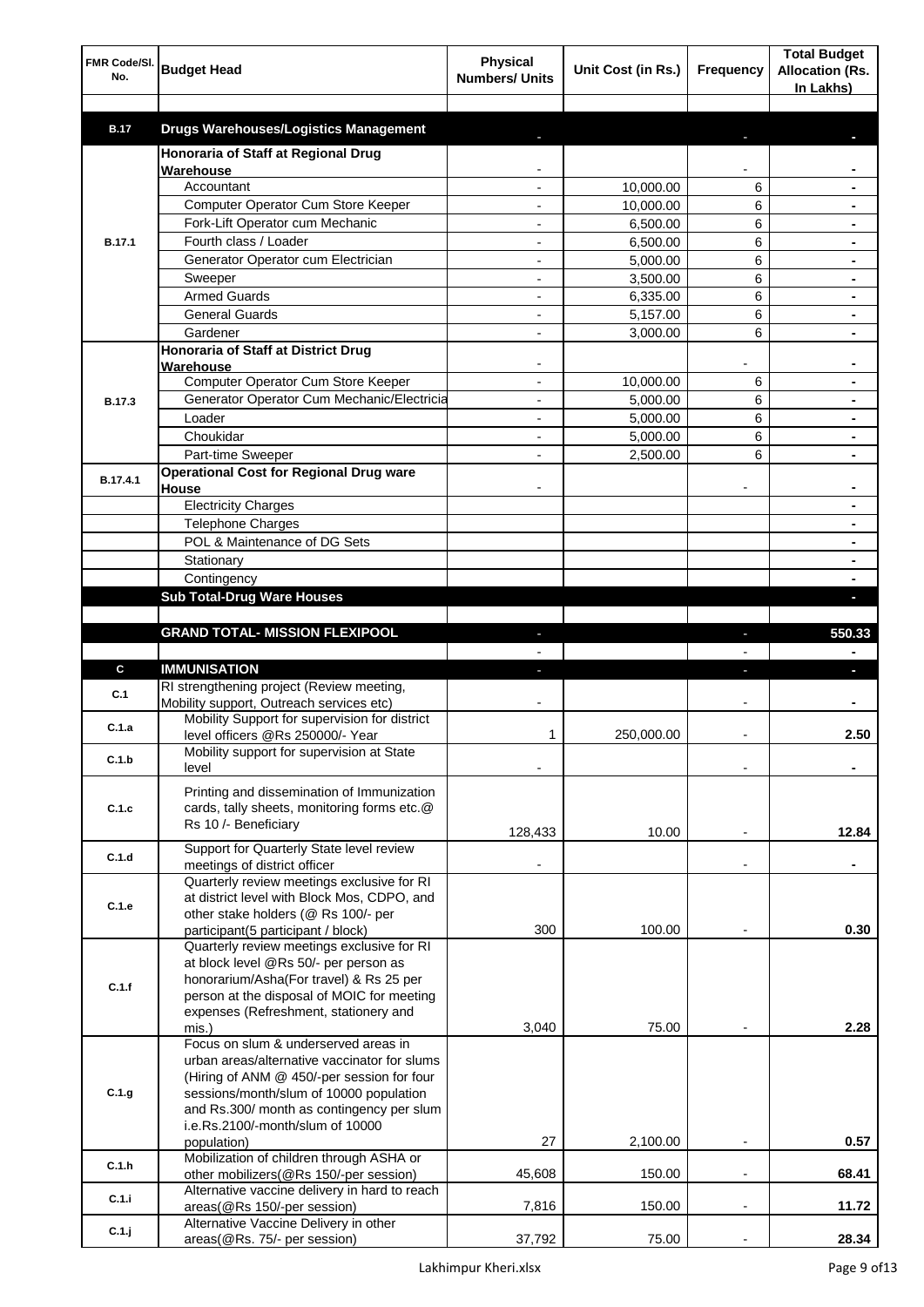| FMR Code/SI.<br>No. | <b>Budget Head</b>                                                                                                       | Physical<br><b>Numbers/ Units</b> | Unit Cost (in Rs.)   | Frequency                | <b>Total Budget</b><br><b>Allocation (Rs.</b><br>In Lakhs) |
|---------------------|--------------------------------------------------------------------------------------------------------------------------|-----------------------------------|----------------------|--------------------------|------------------------------------------------------------|
| C.1.k               | To develop micro plan at sub-centre level(@<br>Rs 100/- per sub centre)                                                  | 388                               | 100.00               |                          | 0.39                                                       |
| C.1.1               | For consolidation of micro plans at block<br>level (@ Rs 1000/-per block per PHC and                                     |                                   |                      |                          |                                                            |
|                     | Rs 2000/- per district)                                                                                                  | 21                                | 1,000.00             |                          | 0.21                                                       |
| C.1.m               | POL for vaccine delivery from State to<br>district and from district to PHC/CHCs(@ Rs<br>150000/- per district per year) | 1                                 | 150,000.00           |                          | 1.50                                                       |
|                     | Consumables for computer including                                                                                       |                                   |                      |                          |                                                            |
| C.1.n               | provision for internet access for RIMS (@<br>Rs 400/- per month per district)                                            | 1                                 | 400.00               | 12                       | 0.05                                                       |
| C.1.o               | Red/Black plastic bags etc.(@ Rs 3 per bag                                                                               | 53,424                            | 3.00                 | 2                        | 3.21                                                       |
|                     | and 2 bags per session)<br>Hub Cutter/Bleach/Hypochlorite solution/                                                      |                                   |                      |                          |                                                            |
| C.1.p               | Twin buckets(@ Rs 1200/- per PHC/CHC                                                                                     |                                   |                      |                          |                                                            |
| C.1.q               | per year)<br>Safety Pits(@ Rs 5250/- per pit)                                                                            | 17<br>8                           | 1,200.00<br>5,250.00 |                          | 0.20<br>0.42                                               |
|                     | Other Specific requirement                                                                                               |                                   |                      | $\blacksquare$           |                                                            |
|                     | Fund for annual maintenance operation of                                                                                 |                                   |                      |                          |                                                            |
|                     | WIC/WIF at division level @ Rs.40000/unit                                                                                |                                   |                      |                          |                                                            |
|                     | of WIC/WIF                                                                                                               |                                   | 40,000.00            |                          |                                                            |
|                     | POL for generators and operational<br>expenses at divisional vaccine storage point                                       |                                   |                      |                          |                                                            |
| C.1.r               | @ Rs 2.00 Lakhs/ year/division vaccine                                                                                   |                                   |                      |                          |                                                            |
|                     | store points                                                                                                             |                                   | 200,000.00           |                          |                                                            |
|                     | Electricity bill for WIC/WIF AT state and                                                                                |                                   |                      |                          |                                                            |
|                     | divisional level @ Rs 1.50Lakhs/year                                                                                     |                                   |                      |                          |                                                            |
|                     | /division store points<br><b>AEFI Kits</b>                                                                               | 94                                | 150,000.00<br>200.00 |                          | 0.19                                                       |
| C.2                 | <b>Salary of Contractual Staffs</b>                                                                                      |                                   |                      | $\overline{\phantom{a}}$ |                                                            |
| C.2.2               | Computer Assistants at District level                                                                                    | $\mathbf{1}$                      | 10,000.00            | 6                        | 0.60                                                       |
| C.3                 | <b>Training under Immunisation</b>                                                                                       | $\overline{a}$                    |                      | $\overline{a}$           |                                                            |
|                     | District level Orientation training including                                                                            |                                   |                      |                          |                                                            |
|                     | Hep B, Measles, AEFI & JE(wherever                                                                                       |                                   |                      |                          |                                                            |
|                     | required) for 2 days ANM, Multi Purpose                                                                                  |                                   |                      |                          |                                                            |
| C.3.1               | Health Worker (Male), LHV, Health                                                                                        |                                   |                      |                          |                                                            |
|                     | Assistant (Male/Female), Nurse Midwives,<br>BEEs & other staff (as per RCH norms) @                                      |                                   |                      |                          |                                                            |
|                     | Rs 46200/batch                                                                                                           | 20                                | 46,200.00            |                          | 9.24                                                       |
|                     | Three day training including Hep B, Measles                                                                              |                                   |                      |                          |                                                            |
| C.3.2               | & JE(wherever required) of Medical Officers                                                                              |                                   |                      |                          |                                                            |
|                     | of RI using revised MO training module) @<br>Rs 65600/ batch                                                             | 1                                 | 65,600.00            |                          | 0.66                                                       |
|                     | Two days cold chain handlers training for                                                                                |                                   |                      |                          |                                                            |
|                     | block level cold chain handlers by State and                                                                             |                                   |                      |                          |                                                            |
| C.3.4               | district cold chain officers @ Rs                                                                                        |                                   |                      |                          |                                                            |
|                     | 26600/batch                                                                                                              | 1                                 | 26,600.00            |                          | 0.27                                                       |
|                     | One day training of block level data handlers<br>by DIOs and District cold chain officer to                              |                                   |                      |                          |                                                            |
| C.3.5               | train about the reporting formats of                                                                                     |                                   |                      |                          |                                                            |
|                     | immunization @ Rs 300/ person                                                                                            | 17                                | 300.00               | $\overline{\phantom{a}}$ | 0.05                                                       |
| C.3.6               | Intensified immunization training of front                                                                               |                                   |                      |                          |                                                            |
|                     | line workers @ Rs 86660/batch                                                                                            | 19                                | 86,660.00            | $\blacksquare$           | 16.47                                                      |
| C.4                 | <b>Cold Chain Maintenance</b><br>Cold chain maintenance at PHC/CHC Level                                                 |                                   |                      |                          |                                                            |
|                     | (@Rs. 750/PHC/CHC per year)                                                                                              | 19                                | 750.00               |                          | 0.14                                                       |
|                     | Cold chain maintenance at District Level                                                                                 |                                   |                      |                          |                                                            |
|                     | (@Rs. 15000/year)                                                                                                        | 1                                 | 15,000.00            |                          | 0.15                                                       |
|                     | Asha Incentives- for full immunization @                                                                                 |                                   |                      |                          |                                                            |
| C.5                 | RS.100 per child for full immunization in first<br>year and Rs.50 per child for ensuring                                 |                                   |                      |                          |                                                            |
|                     | complete immunization up to 2nd year of                                                                                  |                                   |                      |                          |                                                            |
|                     | age.(94.22% of the fund)                                                                                                 | 106,560                           | 150.00               |                          | 150.60                                                     |
|                     | <b>TOTOAL - ROUTINE IMMUNIZATION</b>                                                                                     |                                   |                      |                          | 311.31                                                     |
|                     |                                                                                                                          |                                   |                      |                          |                                                            |
| D                   | <b>National Disease Control Programmes</b>                                                                               |                                   |                      |                          |                                                            |
|                     |                                                                                                                          |                                   |                      |                          |                                                            |
| Е                   | <b>Integrated Disease Surveillance Project</b><br>(IDSP)                                                                 |                                   |                      |                          |                                                            |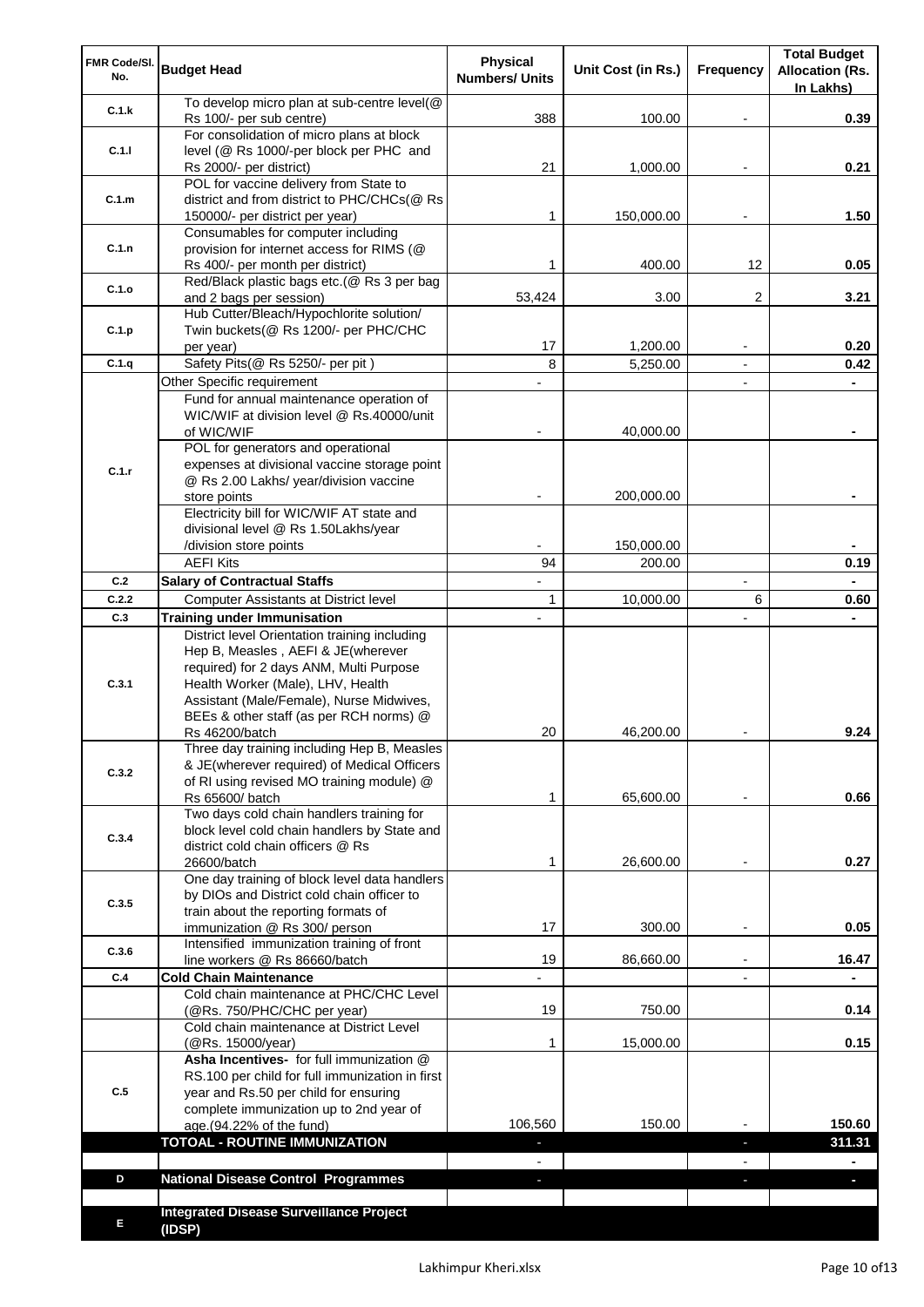| FMR Code/SI.<br>No. | <b>Budget Head</b>                                                                         | <b>Physical</b><br><b>Numbers/ Units</b> | Unit Cost (in Rs.) | Frequency | <b>Total Budget</b><br><b>Allocation (Rs.</b><br>In Lakhs) |
|---------------------|--------------------------------------------------------------------------------------------|------------------------------------------|--------------------|-----------|------------------------------------------------------------|
| E.1                 | Operational Costs (Rs. 25000/0 per Month)<br>including 10 Medical Colleges                 |                                          |                    |           | 3.00                                                       |
| E.2                 |                                                                                            |                                          |                    |           |                                                            |
|                     | Remuneration for Contractual Human Resource                                                |                                          |                    |           |                                                            |
| E.2.1               | Epidemiologist (Rs. 27500-44000)                                                           |                                          |                    |           | 3.96                                                       |
| E.2.2<br>E.3.2      | Microbiologist (Rs. 27500-44000)<br>Data Manager (Rs. 18000 per Mth)                       |                                          |                    |           | 2.16                                                       |
| E.3.3               | Data Entry Operator (Rs. 11000/mth)                                                        |                                          |                    |           | 1.32                                                       |
|                     | <b>Training</b>                                                                            |                                          |                    |           |                                                            |
|                     | Medical Officers (3 days) @ Rs 50000 /                                                     |                                          |                    |           |                                                            |
| E.8                 | Batch, for one batch                                                                       |                                          |                    |           |                                                            |
|                     | Hospital Pharmacists/Nurses Training (1                                                    |                                          |                    |           |                                                            |
|                     | day) @ Rs.38000 / Batch for 1 batch<br>One Day Training of Medical College Doctors         |                                          |                    |           |                                                            |
| E.8                 | Costs on account of Newly Formed Districts                                                 |                                          |                    |           |                                                            |
|                     | <b>TOTAL-IDSP</b>                                                                          |                                          |                    |           | 10.44                                                      |
|                     |                                                                                            |                                          |                    |           |                                                            |
|                     | <b>National Vector Borne Disease Control</b>                                               |                                          |                    |           |                                                            |
| F                   | Programme (NVBDCP)                                                                         |                                          |                    |           |                                                            |
| F.1.1               | <b>Malaria</b>                                                                             |                                          |                    |           |                                                            |
| F.1.1.b             | <b>ASHA Incentives</b>                                                                     |                                          |                    |           | 2.25                                                       |
| F.1.1.d             | Monitoring, Evaluation & Supervision &                                                     |                                          |                    |           |                                                            |
| F.1.1.e             | Epidemic preparedness including mobility<br><b>IEC/BCC</b>                                 |                                          |                    |           | 0.85                                                       |
| F.1.1.g             | <b>Training/Capacity Building</b>                                                          |                                          |                    |           | 0.42<br>0.25                                               |
|                     | Sub Total - Malaria                                                                        |                                          |                    |           | 3.77                                                       |
| F.1.2               | Dengue & Chikungunya                                                                       |                                          |                    |           |                                                            |
|                     |                                                                                            |                                          |                    |           |                                                            |
| F.1.2.a(iⅈ)         | Strengthening Surveillance for Apex Referral<br>Lab & Sentinel Surveillance Hospital       |                                          |                    |           | 1.00                                                       |
| F.1.2.c             | Monitoring/Supervision and Rapid Response                                                  |                                          |                    |           | 0.30                                                       |
| F.1.2.d             | <b>Epidemic Preparedness</b>                                                               |                                          |                    |           | 0.10                                                       |
| F.1.2.e             | Case Management<br>Vector Control And Environmental                                        |                                          |                    |           | 0.10                                                       |
| F.1.2.f             | Management                                                                                 |                                          |                    |           |                                                            |
| F.1.2.g             | IEC/ BCC for Social Mobilization                                                           |                                          |                    |           | 0.20                                                       |
| F.1.2.i             | Training/ Workshop                                                                         |                                          |                    |           | 0.20                                                       |
|                     | Sub Total - Dengue & Chikungunya                                                           |                                          |                    |           | 1.90                                                       |
| F.1.3               | <b>AES/JE</b>                                                                              |                                          |                    |           |                                                            |
|                     | Strengthening of Sentinel sites which will                                                 |                                          |                    |           |                                                            |
| F.1.3.a             | include Diagnostics and Case Management,<br>supply of kits by Gol                          |                                          |                    |           | 2.50                                                       |
|                     | IEC / BCC Activities & printing material                                                   |                                          |                    |           |                                                            |
| F.1.3.b             | pertaining to JE / AES                                                                     |                                          |                    |           | 5.00                                                       |
|                     | Capacity Building in case management of                                                    |                                          |                    |           |                                                            |
| F.1.3.c             | Medical Officer and paramedical from                                                       |                                          |                    |           |                                                            |
| F.1.3.d             | PHC/CHC at district level.                                                                 |                                          |                    |           | 3.00                                                       |
|                     | Monitoring and supervision<br>Procurement of Insecticides (Technical                       |                                          |                    |           | 1.00                                                       |
| F.1.3.e             | Malathion)                                                                                 |                                          |                    |           | 4.40                                                       |
| F.1.3.f             | Thermal Fog Machine (Small) @ 0.85                                                         |                                          |                    |           |                                                            |
|                     | lac/machine                                                                                |                                          |                    |           |                                                            |
| F.1.3.g             | Operational cost for Malathion fogging (As<br>per Availability of 3 MT Technical Malathion |                                          |                    |           |                                                            |
|                     | per district)                                                                              |                                          |                    |           | 0.25                                                       |
|                     | Paediatric ICU Establishment and HR &                                                      |                                          |                    |           |                                                            |
| $F.1.3.$ j          | operational cost for Paediatric ICU in                                                     |                                          |                    |           |                                                            |
|                     | <b>Endemic Districts</b>                                                                   |                                          |                    |           |                                                            |
| F.1.3.k             | ASHA Insentivization for sensitizing<br>community                                          |                                          |                    |           | 0.30                                                       |
|                     | Sub Total - AES/JE                                                                         |                                          |                    |           | 16.45                                                      |
| F.1.4               | <b>Lymphatic Filariasis</b>                                                                |                                          |                    |           |                                                            |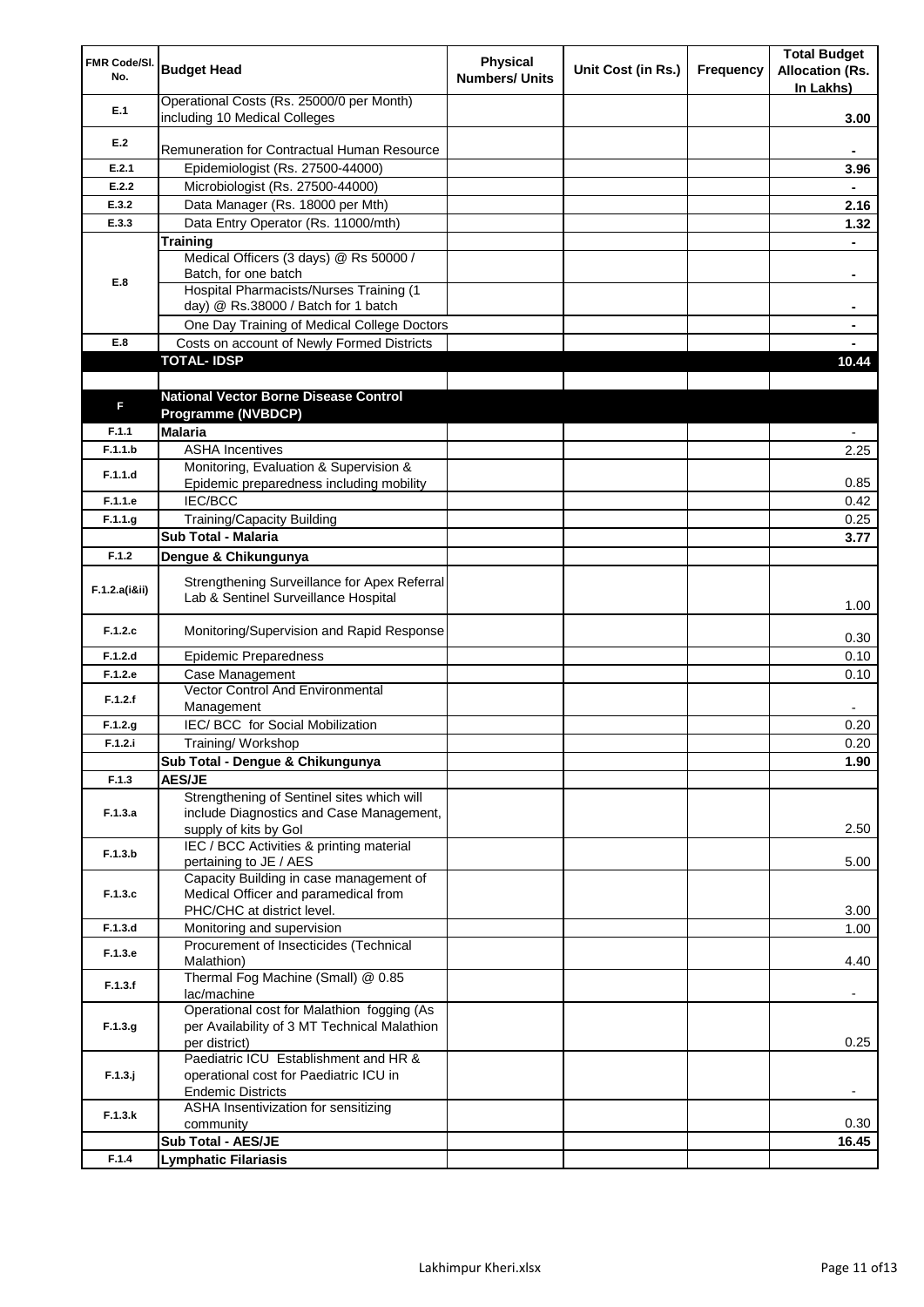| FMR Code/SI.<br>No. | <b>Budget Head</b>                                                                                                                                                                                                                                                    | <b>Physical</b><br><b>Numbers/ Units</b> | Unit Cost (in Rs.) | Frequency      | <b>Total Budget</b><br><b>Allocation (Rs.</b><br>In Lakhs) |
|---------------------|-----------------------------------------------------------------------------------------------------------------------------------------------------------------------------------------------------------------------------------------------------------------------|------------------------------------------|--------------------|----------------|------------------------------------------------------------|
| F.1.4.a             | State Task Force, STAC Meeting, printing<br>forms & register/ Mobility support, district<br>coordination meeting, sensitization of media<br>etc., Morbidity management, monitoring &<br>supervision and mobility support for Rapid<br>response including Line listing |                                          |                    |                | 2.90                                                       |
| F.1.4.b             | Micro Filaria Survey                                                                                                                                                                                                                                                  |                                          |                    |                | 0.49                                                       |
| F.1.4.c             | Post MDA Assessment by medical colleges<br>(Govt, & Private)/ ICMR institutions                                                                                                                                                                                       |                                          |                    |                | 0.15                                                       |
| F.1.4.d             | Training / Sensitization of district level<br>officers on ELF & Drug Distributors /<br>Peripheral health workers                                                                                                                                                      |                                          |                    |                | 4.35                                                       |
| F.1.4.e             | Specific IEC/ BCC at State, districts, PHC,<br>Sub Centre & village lable VHSC/GKs                                                                                                                                                                                    |                                          |                    |                | 1.20                                                       |
| F.1.4.f             | Honorarium for Drug Distributors including<br>ASHA & Supervisors involve in MDA                                                                                                                                                                                       |                                          |                    |                | 8.65                                                       |
| F.1.4.h.ii          | M.F.Survey in Non Endemic districts                                                                                                                                                                                                                                   |                                          |                    |                |                                                            |
|                     | Sub Total - Lymphatic Filariasis                                                                                                                                                                                                                                      |                                          |                    |                | 17.74                                                      |
| F.1.5<br>F.1.5      | Kalazar                                                                                                                                                                                                                                                               |                                          |                    |                |                                                            |
| F.1.5.a             | Case Search/ Camp Approach<br>Spray Pumps & Accessories                                                                                                                                                                                                               |                                          |                    |                |                                                            |
| F.1.5.b             | Operational Cost for Spray including Spray                                                                                                                                                                                                                            |                                          |                    |                |                                                            |
|                     | Wages & Pending liability of spray wages                                                                                                                                                                                                                              |                                          |                    |                |                                                            |
| F.1.5.c             | Mobility / P.O.L./ Supervision                                                                                                                                                                                                                                        |                                          |                    |                |                                                            |
| F.1.5.d             | Monitoring & Evaluation                                                                                                                                                                                                                                               |                                          |                    |                |                                                            |
| F.1.5.e/<br>F.1.5.f | Training for Spraying /IEC/<br>BCC/Advocacy/Incentive to ASHA/Loss of<br>Wages                                                                                                                                                                                        |                                          |                    |                |                                                            |
|                     | Sub Total - Kalazar                                                                                                                                                                                                                                                   |                                          |                    |                |                                                            |
|                     | <b>Cash grant for Decentralized commodities</b><br>for Malaria + Filaria F.6                                                                                                                                                                                          |                                          |                    |                |                                                            |
| F.6(a,b,c,k)        | Drugs (Chloroquine, Primaquine 2.5/7.5mg)<br>and ACT                                                                                                                                                                                                                  |                                          |                    |                | 0.30                                                       |
| F.6.f               | D.E.C.                                                                                                                                                                                                                                                                |                                          |                    |                | 11.69                                                      |
| F.6.h<br>F.6.i      | Dengue NS 1 antigen Kit<br>Larvicidal (Temephos, Bti(AS)/Bti (wp)(for<br>polluted and non polluted water)                                                                                                                                                             |                                          |                    |                | 0.90                                                       |
|                     | <b>Sub Total- Dec.Commodities</b>                                                                                                                                                                                                                                     |                                          |                    |                | 12.89                                                      |
|                     | <b>TOTAL-NVBDCP</b>                                                                                                                                                                                                                                                   |                                          |                    |                | 52.75                                                      |
|                     |                                                                                                                                                                                                                                                                       |                                          |                    |                |                                                            |
| G                   | <b>National Leprosy Eradication</b><br>Programme(NLEP)                                                                                                                                                                                                                |                                          |                    |                |                                                            |
|                     |                                                                                                                                                                                                                                                                       |                                          |                    |                |                                                            |
| G.1                 | <b>Case Detection and Management</b><br>Specific Plan for high endemic blocks of low                                                                                                                                                                                  |                                          |                    |                |                                                            |
| G.1.1               | endemic districts                                                                                                                                                                                                                                                     |                                          |                    |                |                                                            |
|                     | No. of High endemic blocks in Low endemic<br>Districts (ANCDR more than 10)                                                                                                                                                                                           |                                          |                    |                |                                                            |
|                     | House to House Visit by Search team                                                                                                                                                                                                                                   |                                          |                    | $\blacksquare$ | $\blacksquare$                                             |
|                     | Confrmaton of suspect                                                                                                                                                                                                                                                 |                                          |                    |                | ۰                                                          |
|                     | Intensive IEC Activity                                                                                                                                                                                                                                                |                                          |                    |                | $\blacksquare$                                             |
| G.1.2               | <b>Services in Urban services</b><br>Urban Project 2 Mega cities, 2 medium City                                                                                                                                                                                       |                                          |                    |                | ٠                                                          |
|                     | 2, 8 Medium City 1, 40 Townships                                                                                                                                                                                                                                      |                                          |                    |                | 1.14                                                       |
| G.1.3               | <b>ASHA involvement</b>                                                                                                                                                                                                                                               |                                          |                    |                |                                                            |
|                     | <b>ASHA Sensitization</b>                                                                                                                                                                                                                                             |                                          |                    |                | 0.312                                                      |
|                     | <b>ASHA Incentive for Services</b>                                                                                                                                                                                                                                    |                                          |                    |                | 0.200                                                      |
| G.1.4               | <b>Materials &amp; Supplies</b>                                                                                                                                                                                                                                       |                                          |                    |                |                                                            |
|                     | Supportive Drugs & Dressing materials                                                                                                                                                                                                                                 |                                          |                    |                | 0.40                                                       |
|                     | Laboratory reagents and equipments<br>scalpels etc.                                                                                                                                                                                                                   |                                          |                    |                |                                                            |
|                     | Printing works                                                                                                                                                                                                                                                        |                                          |                    |                | 0.08<br>0.27                                               |
| G.1.5               | <b>NGO Services</b>                                                                                                                                                                                                                                                   |                                          |                    |                | 7.96                                                       |
| G.2                 | <b>DPMR</b>                                                                                                                                                                                                                                                           |                                          |                    |                |                                                            |